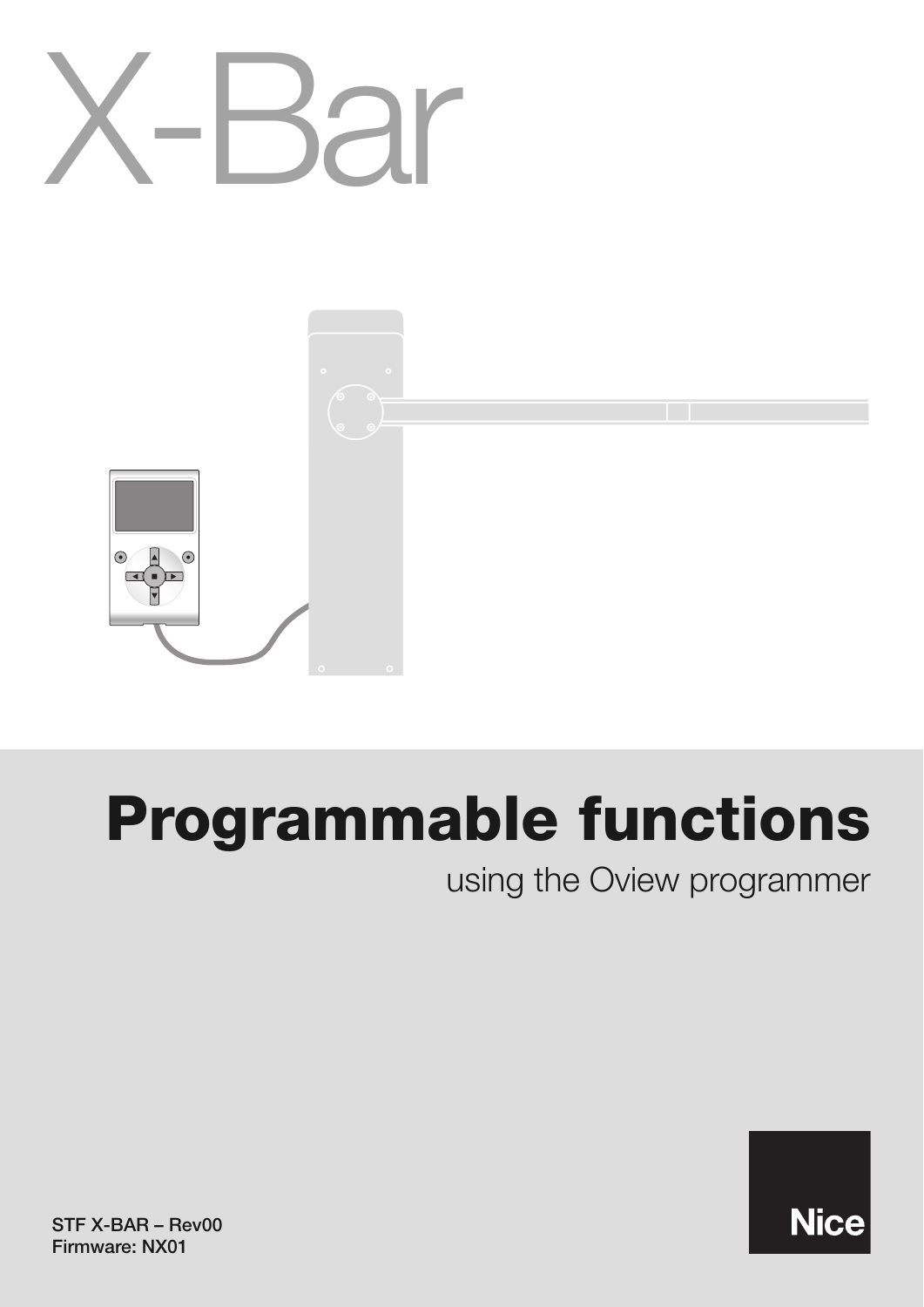# **COMMON FUNCTIONS**

#### **name**

This parameter enables the user to assign the automation with a name other than the original, to facilitate identification (e.g. northern gate").

A name comprising maximum 24 characters, including spaces, is admitted.

#### **series**

This parameter can be set with a value from 0 to 63; the factory setting is "0".

The series is a number that has to be assigned to each gearmotor, receiver or other device potentially connectable on a BusT4 network, to define its "classification area". Subsequently, when using automations in a complex system, all devices with the same series number can be controlled simultaneously.

#### **address**

This parameter can be set with a value from 1 to 128; the factory setting is "2" for Receivers and 3 for Control Units. The address is a number that has to be assigned to each gearmotor, receiver or other device potentially connectable on a BusT4 network, to distinguish it from other devices in a **series**. Therefore all devices within a series must have a different address from one another.

#### **group**

This parameter can be set with a value from 1 to 14, or "None"; the factory setting is "None".

The function enables the user to assign a number to a device to be controlled (for example a gearmotor or other device potentially connectable to a BusT4 network), which enables this device to belong to a specific "command group".

Several devices, also if belonging to different **series**, can form part of the same group. Up to 14 groups of devices can be created and, in particular, the same device may be inserted in 4 different groups.

In a device network, use of this function enables:

**-** simultaneous control of different devices inserted in a **group**, even if some of these belong to different **series**;

**-** use of a single receiver, installed in one of the devices belonging to the group, to control all the devices belonging to this group.

#### **firmware version** *(not modifiable)*

This function enables the display of the version of the firmware present in a device.

#### **hardware version** *(not modifiable)*

This function enables the display of the version of the hardware present in a device.

#### **serial number** *(not modifiable)*

This function enables the display of the serial number identifying a specific device. This number is different for each device, even if of the same model.

#### **password management:**

This function is useful to restrict access by unauthorised personnel to all or some of the programming functions of a device. If a device is password protected, the user must perform the "log in" procedure to proceed with a programming session, followed by the "log out" procedure on completion of the programming procedure. *Note – the "log out" procedure enables the user to prevent access by unauthorised personnel, by re-activating the existing password.* **Caution!** – *When programming the password on several devices (for example in Oview, the Control unit, Receiver etc.), we recommend using the same password for all devices including Oview. This will avoid the need to repeat the login procedure each time the device is changed during use of Oview and the connected Software.*

Two types of password can be programmed on the devices (including Oview).

- the **user password**, comprising maximum 6 alphanumeric characters. **Caution!** Do not use uppercase letters.
- the **installer password**, comprising maximum 6 alphanumeric characters. **Caution!** Do not use uppercase letters.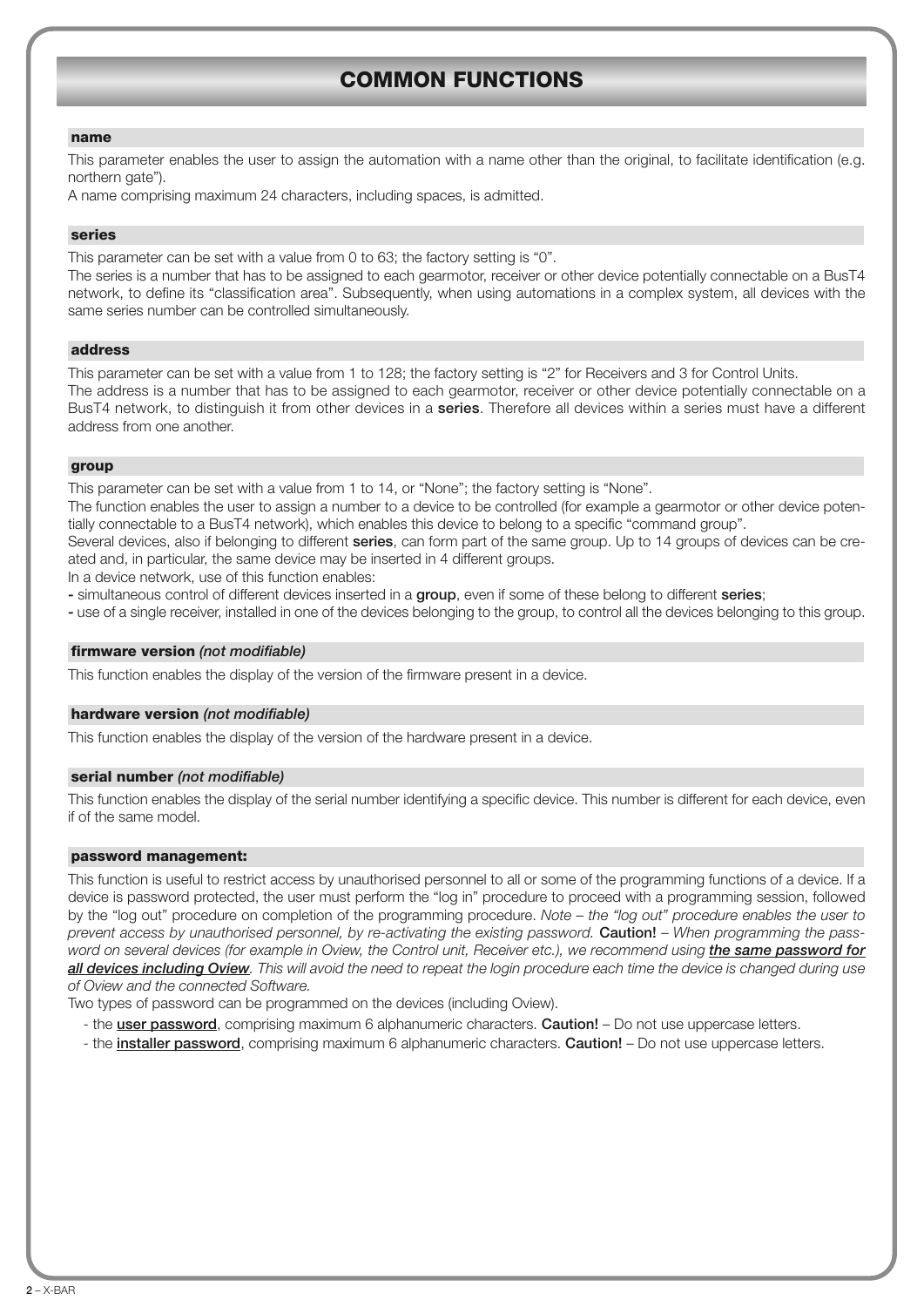## **CONTROL UNIT FUNCTIONS**

## **Installation**

#### **bluebus search**

This function enables start-up of the procedure for learning the devices connected to the Bluebus input and the HALT input of the control unit of an automation. **Important** – To activate the device search, press "Start".

## **Position search**

This function enables the measurement of the distance between the Closing limit position and Opening limit position (pole travel). This measurement is used by the control unit to ensure the calculation of the points at which the pole must start to decelerate during a manoeuvre and to determine the partial opening position. **Important** – To activate the position search, press "Start".

#### **Positions**

#### • **inverted rotation direction**

This parameter type is ON/OFF; the factory setting is "OFF" (standard motor rotation; the factory setting for pole rotation is to the left). This function enables the user to program the direction of motor rotation on an automation; in other words it enables the inversion of the Opening manoeuvre and Closing manoeuvre. **Important** – If this function is enabled, the positions must be memorised again.

#### • **deceleration on opening**

This function is expressed in degrees. During the opening manoeuvre this enables programming of the precise position at which the pole should start decelerating before reaching the limit switch. After programming the required point, press "**OK**" to save the value. **Important** – The deceleration point also depends on the speed of the manoeuvre and pole balancing.

#### • **partial open 1**

This function is expressed in degrees. During the opening manoeuvre this enables programming of the precise position at which the pole stops travel (partial open). After programming the required point, press "**OK**" to save the value.

#### • **deceleration on closing**

This function is expressed in degrees. During the closing manoeuvre this enables programming of the precise position at which the pole should start decelerating before reaching the limit switch. After programming the required point, press "**OK**" to save the value. **Important** – The deceleration point also depends on the speed of the manoeuvre and pole balancing.

#### **data deletion**

This function enables the user to delete the configuration of a control unit and the relative stored data, selecting items from a series. These items are:

❏ **positions**– enables deletion of all memorised positions;

❏ **bluebus devices** – enables deletion of the configuration of the Bluebus devices and the HALT input;

❏ **function values** – enables deletion of all values and settings of functions envisaged on the control unit;

❏ **mapping** – enables deletion of the values of motor force absorption memorised during execution of a manoeuvre. After deleting the data stored in the memory, the new values related to force absorption of the motor will be acquired during execution of the subsequent manoeuvres.

❏ **all** – enables the deletion of all data in the Control unit memory excluding the reserved parameters: series, address, hardware version, software version, serial number.

## **Basic parameters**

#### **automatic closure**

This parameter type is ON/OFF; the factory setting is "OFF". This function enables the activation of automatic closure at the end of an opening manoeuvre in the control unit of the automation. If the function is active (ON) the automatic closure manoeuvre starts at the end of the wait time programmed in the function "pause time".

If the function is not active (OFF) the Control unit operation mode is "semiautomatic".

#### **pause time**

This parameter is expressed in seconds and can be set with a value from 0 to 20 sec.; the factory setting is 20 sec. This function enables programming on the Control unit of the required wait time which must pass between the end of an Opening manoeuvre and the start of a Closing manoeuvre. **IMPORTANT** – This function is only enabled if the "automatic closure" function is active.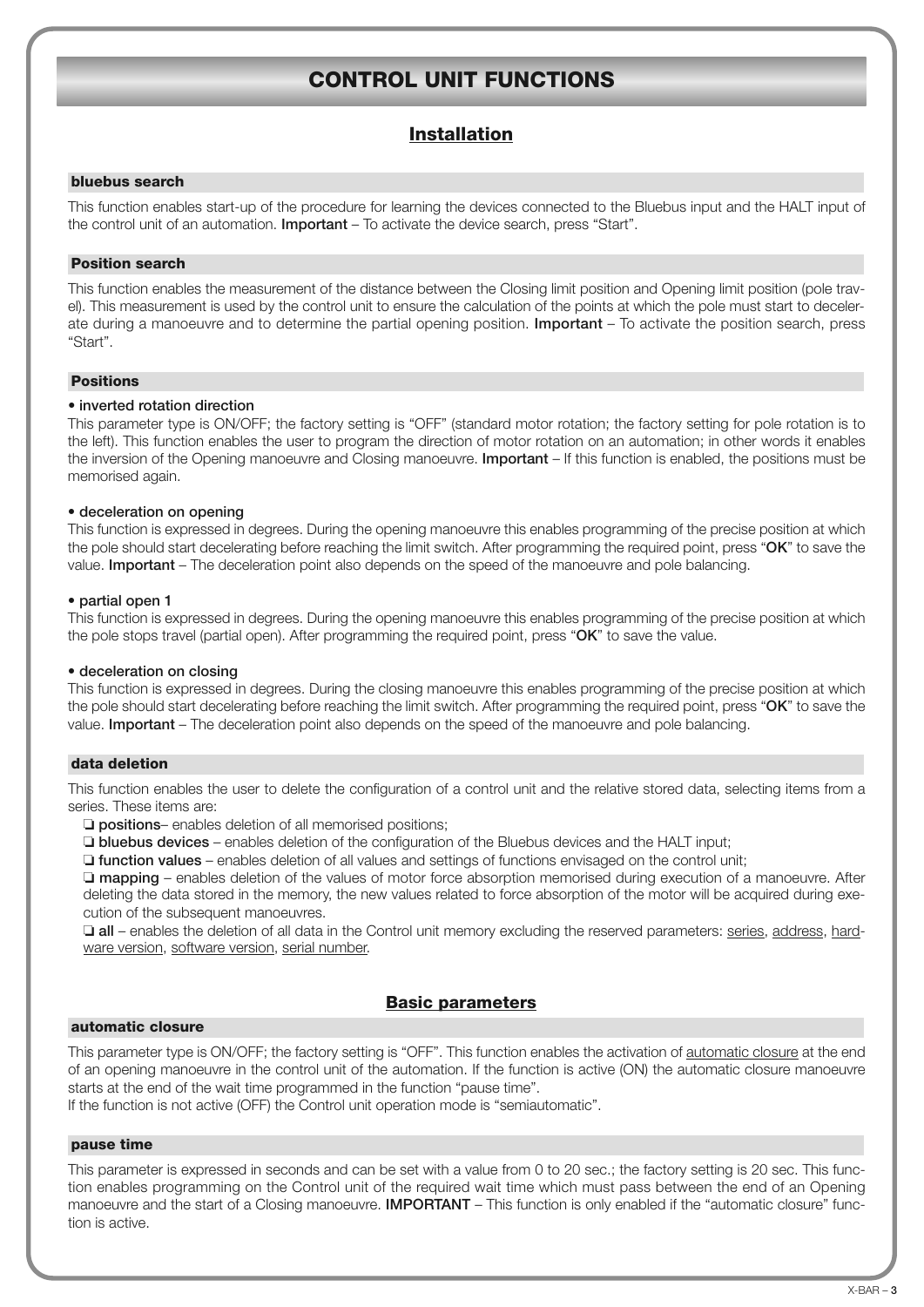## **reclose after photo**

#### • **active**

This parameter type is ON/OFF; the factory setting is "OFF". The function enables the automation to remain in the Opening position only for the time required for vehicle or person transit. When this interval elapses the Automatic Closure manoeuvre is activated automatically, which in turn is started after a time as set in the function "wait time". **Important** – When the function is active (ON), operation varies according to the parameter set in the function "Automatic closure":

◆ with the function "Automatic closure" **active** (ON), the Opening manoeuvre is stopped immediately after disengagement of the photocells and, after the wait time set in "wait time", the automation starts up the Closure manoeuvre.

◆ with the function "Automatic closure" **not active** (ON), the automation completes the entire Opening manoeuvre (even if the photocells are disengaged beforehand) and, after the wait time set in "wait time", the automation starts up the Closure manoeuvre.

**Caution!** – The function "reclose after photo" is disabled automatically if Stop command is sent during the manoeuvre in progress, to stop the manoeuvre.

#### • **mode**

This parameter is factory set on the mode "open until disengage" The function has 2 operating modes:

❏ *open all – when this mode is enabled, if the safety devices (photocells) are activated during a Closure manoeuvre, the automation starts to perform a complete Opening manoeuvre. On the other hand, if the safety devices are disengaged, the automation starts up the automatic closure manoeuvre after the wait time as programmed in the function "closure delay time" has elapsed.*

❏ *open until disengage – when this mode is enabled, if the safety devices (photocells) are activated during a Closure manoeuvre, the automation starts to perform an Opening manoeuvre, which proceeds until the photocells are disengaged. At this point the manoeuvre is shut down and the automation starts the closure manoeuvre after the wait time as programmed in the function "closure delay time" has elapsed. Note – If the "Automatic closure" function is not active, the Control unit switches to "open all" mode.*

#### • **wait time**

This parameter is expressed in seconds and can be set with a value from 0 to 250 sec.; the factory setting is 5 sec. This function enables programming on the Control unit of the required wait time to pass between the end of an Opening manoeuvre and the start of a Closing manoeuvre.

#### **always close**

#### • **active**

This parameter type is ON/OFF; the factory setting is "OFF". This function is useful in the event of a power failure, even brief. In fact, during an Opening manoeuvre if the automation shuts down due to a power failure and the function **is active** (ON), the Closure manoeuvre is performed normally when the electrical power is restored. On the contrary, if the function **is not active** (OFF), the automation remains stationary when the power is restored. *Note – For reasons of safety, when the function is active, the Closure manoeuvre is preceded by a wait time as programmed in the function "pre-flash time".*

#### • **mode**

This parameter is factory set on the mode "always close" The function has 2 operating modes:

❏ *standard – For this mode, refer to the function "active" under the item "always close";*

❏ *save automatic closure – When this mode is activated, there are two possible results after a power failure: a) execution of automatic closure, observing the time as programmed in the function "pre-flash time", if the timeout interval of this time was in progress at the time of the power failure; b) execution of closure manoeuvre if automatic closure was in progress at the time of the power failure and the manoeuvre had not been completed. Note – If the automatic closure manoeuvre was cancelled before the power failure (for example, by sending the Halt command), the Closure manoeuvre is not performed when the power is restored.*

#### • **wait time**

This parameter is expressed in seconds and can be set with a value from 0 to 20 sec.; the factory setting is 5 sec. This function enables programming on the Control unit of the required wait time to pass between the end of an Opening manoeuvre and the start of a Closing manoeuvre.

#### **force management**

#### • **opening force**

This parameter can be set with a value from 10% to 100%; the factory setting is 63%. The function enables control of the maximum force absorbed by the motor during execution of an Opening manoeuvre.

**Important** – The factory-set value is updated by the control unit during the Opening and Closing manoeuvres following installation or modifications to the speed.

#### • **opening deceleration force**

This parameter can be set with a value from 10% to 100%; the factory setting is 63%. The function enables control of the maximum force absorbed by the motor during the deceleration phase of an Opening manoeuvre. **Important** – The factory-set value is updated by the control unit during the Opening and Closing manoeuvres following installation or modifications to the speed.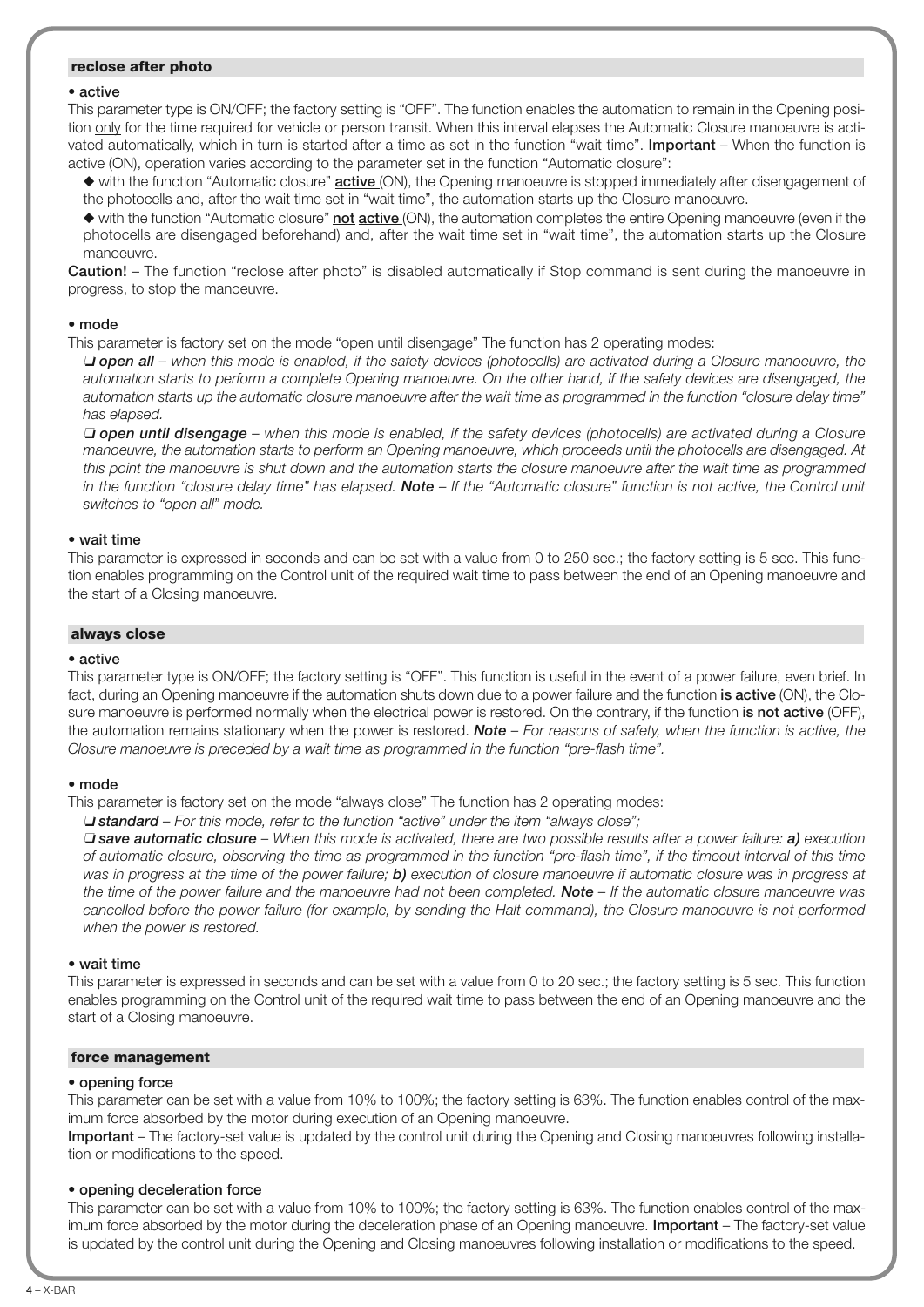#### • **closing force**

This parameter can be set with a value from 10% to 100%; the factory setting is 52%. The function enables control of the force absorbed by the motor during a Closing manoeuvre. **Important** – The factory-set value is updated by the control unit during the Opening and Closing manoeuvres following installation or modifications to the speed.

#### • **closing deceleration force**

This parameter can be set with a value from 10% to 100%; the factory setting is 52%. The function enables control of the maximum force absorbed by the motor during the deceleration phase of a Closing manoeuvre. **Important** – The factory-set value is updated by the control unit during the Opening and Closing manoeuvres following installation or modifications to the speed.

#### **sensitivity management**

#### • **obstacle detection**

This parameter type is ON/OFF; the factory setting is "OFF". When this function is set to "ON" the level of control unit sensitivity in obstacle detection can be increased considerably (gusts of wind, a vehicle, person, etc.). **IMPORTANT** – If the function is set to ON, the automation must complete at least 3 complete manoeuvre cycles (1 cycle = Opening-Closing).

#### • **opening sensitivity**

This parameter can be set with a value from 1 to 100; the factory setting is 85. **Important** – The factory-set value is updated by the control unit during the Opening and Closing manoeuvres following installation or modifications to the speed. This function controls the force with which the control unit intervenes on detection of an obstacle during an Opening manoeuvre. The function is only effective if the "obstacle detection" function is enabled (ON).

#### • **opening decel. sensitivity**

This parameter can be set with a value from 1 to 100; the factory setting is 85. **Important** – The factory-set value is updated by the control unit during the Opening and Closing manoeuvres following installation. This function controls the force with which the control unit intervenes on detection of an obstacle during the deceleration phase of an Opening manoeuvre. The function is only effective if the "obstacle detection" function is enabled (ON).

#### • **closing sensitivity**

This parameter can be set with a value from 1 to 100; the factory setting is 75. **Important** – The factory-set value is updated by the control unit during the Opening and Closing manoeuvres following installation. This function controls the force with which the control unit intervenes on detection of an obstacle during a Closing manoeuvre. The function is only effective if the "obstacle detection" function is enabled (ON).

#### • **closing decel. sensitivity**

This parameter can be set with a value from 1 to 100; the factory setting is 90. **Important** – The factory-set value is updated by the control unit during the Opening and Closing manoeuvres following installation. This function controls the force with which the control unit intervenes on detection of an obstacle during the deceleration phase of a Closing manoeuvre. The function is only effective if the "obstacle detection" function is enabled (ON).

#### • **cancel mapping**

This parameter type is ON/OFF; the factory setting is "OFF". When this function is set to "ON" it enables the detection of the values of motor force absorption memorised during execution of the various automation manoeuvres. The new values are then memorised during the manoeuvres immediately following deletion.

#### • **disable value**

This parameter is expressed in degrees and can be set with a value from 0° to 30°; the factory setting is 2.5°. *Note – The value "0" is considered the total closure position of the automation.* This function enables the programming of the maximum limit, over which the control unit automatically disables the inversion manoeuvres envisaged in the obstacle detection functions, if the latter are active.

#### • **pulses per segment**

This parameter can be set with a value from 2 to 30; the factory setting is 5. This function enables programming of the number of pulses read by the encoder, required to memorise the motor force value during execution of a manoeuvre.

#### **speed management**

#### • **open speed**

This parameter can be set with a value from 25% to 100%; the factory setting is 72%. The function enables programming of the required motor speed during an Opening manoeuvre. **Important** – When this parameter is modified, the control unit updates the "force" and "obstacle sensitivity" values during the subsequent manoeuvres.

#### • **open deceleration speed**

This parameter can be set with a value from 25% to 100%; the factory setting is 24%. The function enables programming of the required motor speed during the deceleration phase of an opening manoeuvre. **Important** – When this parameter is modified, the control unit updates the "force" and "obstacle sensitivity" values during the subsequent manoeuvres.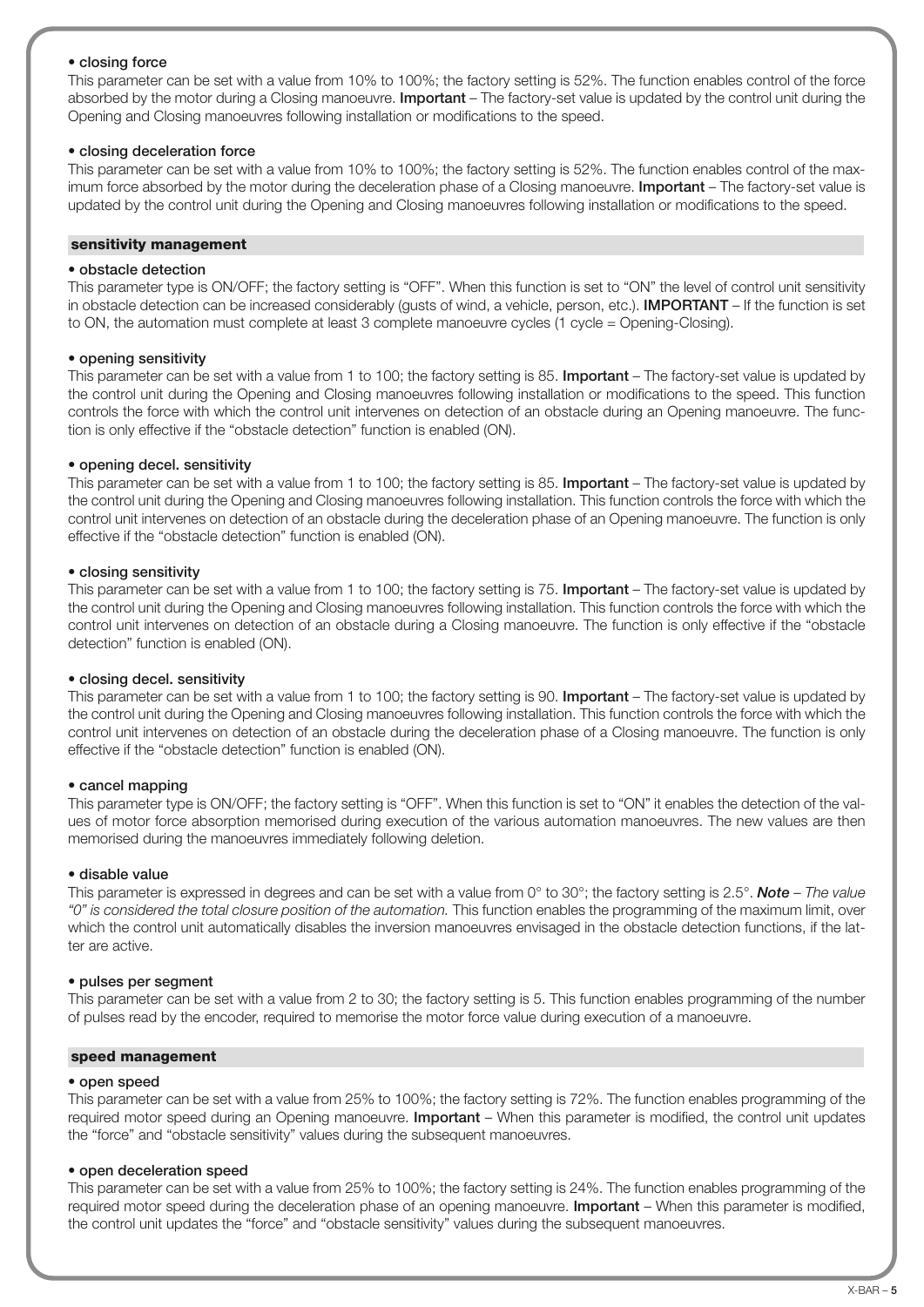#### • **close speed**

This parameter can be set with a value from 25% to 100%; the factory setting is 72%. The function enables programming of the required motor speed during a Closing manoeuvre. **Important** – When this parameter is modified, the control unit updates the "force" and "obstacle sensitivity" values during the subsequent manoeuvres.

#### • **close deceleration speed**

This parameter can be set with a value from 25% to 100%; the factory setting is 24%. The function enables programming of the required motor speed during the deceleration phase of a closing manoeuvre. **Important** – When this parameter is modified, the control unit updates the "force" and "obstacle sensitivity" values during the subsequent manoeuvres.

#### **start-up**

#### • **active**

This parameter type is ON/OFF; the factory setting is "OFF". When this function is set to "ON", the values attributed to the functions associated with motor force and speed give the motor more power during the initial phase of a manoeuvre. This function is useful in the presence of static friction (for example, snow or ice which obstruct the automation). **Note** – If the function is not active (OFF) the Opening or Closing manoeuvre starts with a gradual acceleration.

#### • **start-up time**

This parameter is expressed in seconds and can be set with a value from 0.5 to 5 seconds; the factory setting is 2 seconds. The function enables programming of the duration of initial motor start-up. **Important** – The function is only effective if the "start-up" function is enabled (ON).

#### **preflash**

#### • **active**

This parameter type is ON/OFF; the factory setting is "OFF". When this function is set to "ON" it enables the activation of a flashing time, which passes between activation of the flashing light and the start of an Opening or Closing manoeuvre. This time is adjustable and useful to for an advance indication of a hazardous situation. **Important** – When this function is not active (OFF), the flashing light is switched on at the same time as the start of the manoeuvre.

#### • **time in opening**

This parameter is expressed in seconds and can be set with a value from 0 to 10 seconds; the factory setting is 3 seconds. The function enables programming of the flashing time which indicates the imminent start of an Opening manoeuvre and is associated with the "preflash" function.

#### • **time in closing**

This parameter is expressed in seconds and can be set with a value from 0 to 10 seconds; the factory setting is 3 seconds. The function enables programming of the flashing time which indicates the imminent start of a Closing manoeuvre and is associated with the "preflash" function.

#### **stand-by**

#### • **active**

This parameter type is ON/OFF; the factory setting is "OFF". When this function is set to "ON", automation power consumption can be reduced.

#### • **mode**

The function has 3 operating modes:

❏ *safety – when this mode is set, at the end of a manoeuvre and when the standby time has elapsed (parameter programmable in the function "wait time"), the control unit switches off the transmitters of the Bluebus photocells and all leds, with the* exception of the Bluebus led, which flashes at a slower interval. **Note** – When the control unit receives a command, it auto*matically restores normal operation of the automation, and no longer in energy saving mode.*

❏ *bluebus – when this mode is set, at the end of a manoeuvre and when the standby time has elapsed, the control unit switches off the Bluebus output (devices) and all leds, with the exception of the Bluebus led, which flashes at a slower interval. Note – When the control unit receives a command, it automatically restores normal operation of the automation, and no longer in energy saving mode.*

❏ *all – when this mode is set, at the end of a manoeuvre and when the standby time has elapsed, the control unit switches off the Bluebus output (devices), some of the internal circuits and all leds, with the exception of the Bluebus led, which flashes at a slower interval. Note – When the control unit receives a command, it automatically restores normal operation of the automation, and no longer in energy saving mode.*

#### • **wait time**

This parameter is expressed in seconds and can be set with a value from 0 to 250 seconds; the factory setting is 60 seconds. The function enables programming of the time which must pass between the end of a manoeuvre and the start of the "standby" function, if the latter is active (ON).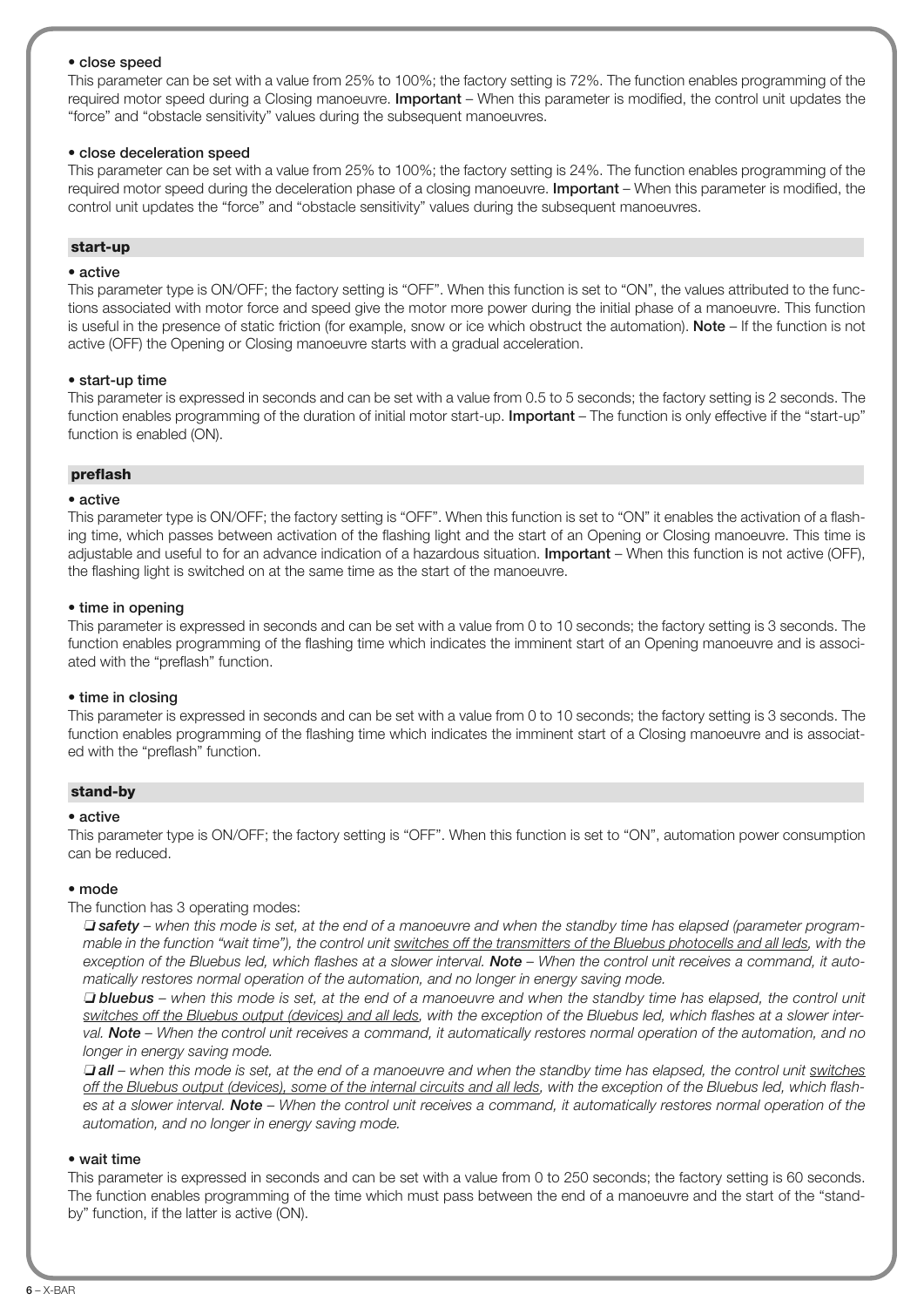#### **automation block**

This parameter type is ON/OFF; the factory setting is "OFF". This function enables automation operation to be disabled, by setting the value to "ON". In this case no type of command is acknowledged or performed, with the exception of "High priority step-step", "Release", "Release and close" and "Release and open".

#### **key lock**

This parameter type is ON/OFF; the factory setting is "OFF". This function disables operation of the keys present on the control unit.

#### **short inversion value**

This parameter is expressed in degrees and can be set with a value from 5° to 30°;

the factory setting is 21°. This function enables programming of the space (intended as the motor output shaft rotation angle) of the brief inversion activated by the control unit as a safety manoeuvre following detection of an obstacle or delivery of an "Alt" command.

## **2-way traffic light**

This parameter type is ON/OFF; the factory setting is "OFF". The function enables programming of the operating mode of a Bluebus traffic light device.

◆ If the function **is active** (ON), the traffic light manages traffic in the two directions of travel, alternating the transit permits. In this case 2 traffic lights are required, one for each direction of travel.

◆ If the function **is not active** (OFF) the traffic light manages the traffic in a single direction of travel. In this case 1 or 2 traffic lights may be used, provided they both work in the same way.

## **Advanced parameters**

## **INPUT configuration**

This item covers the commands available and associable with **inputs 1-2-3** present on the control unit of an automation.

The commands available for each input are described in **Table 1**; while the command categories and relative operating modes are described in **Tables 1a**, **1b**, **1c etc**. **Important – For correct operation of the control unit, the command programmed on an input must be associated with the corresponding command category and lastly the required operating mode.** For configure an input, proceed as follows:

**01.** In the section "Advanced parameters" select the item "input configuration" and then the input to be programmed. Select the required command and press "OK" to confirm the selection.

**02.** Then, again in "Advanced parameters", select "command configuration" and select the command category corresponding to the command selected previously in step 01. Then select the required operating mode.

#### There are three available inputs:

#### • **Input 1**

This function enables the programming of Input 1, assigning a command as required, from those listed in Table 1. Input 1 is factory set with the "step-step" command, with the command category "step-step" and the operating mode "open - stop close - open".

## • **Input 2**

This function enables the programming of Input 2, assigning a command as required, from those listed in Table 1. Input 2 is factory set with the "open" command, with the command category "opening" and the operating mode "open - stop - open".

#### • **Input 3**

This function enables the programming of Input 3, assigning a command as required, from those listed in Table 1. Input 3 is factory set with the "close" command, with the command category "closing" and the operating mode "close - stop - close".

| <b>COMMAND</b>   | <b>COMMAND CATEGORY</b>                                                                                                                     | <b>DESCRIPTION</b>                                                                                                                                                                                                                                                                                                                                                                                                                            |
|------------------|---------------------------------------------------------------------------------------------------------------------------------------------|-----------------------------------------------------------------------------------------------------------------------------------------------------------------------------------------------------------------------------------------------------------------------------------------------------------------------------------------------------------------------------------------------------------------------------------------------|
| No command       |                                                                                                                                             | Does not perform any command                                                                                                                                                                                                                                                                                                                                                                                                                  |
| <b>Step step</b> | Step step<br>program the required operating mode,<br>selecting in Table 1-A ("command con-<br>figuration" > "step step" > operating<br>mode | This command is factory set to <b>Input 1</b> ,<br>with operating mode "step step" and oper-<br>ating sequence "open-stop - close - open".<br>When this command is sent, the control unit acti-<br>vates the application to complete the next mano-<br>euvre following the previous one (or still in pro-<br>gress) according to the sequence of manoeuvres<br>as envisaged in the programmed sequence.<br>Input configured as normally open. |

## **TABLE 1: INPUT CONFIGURATION**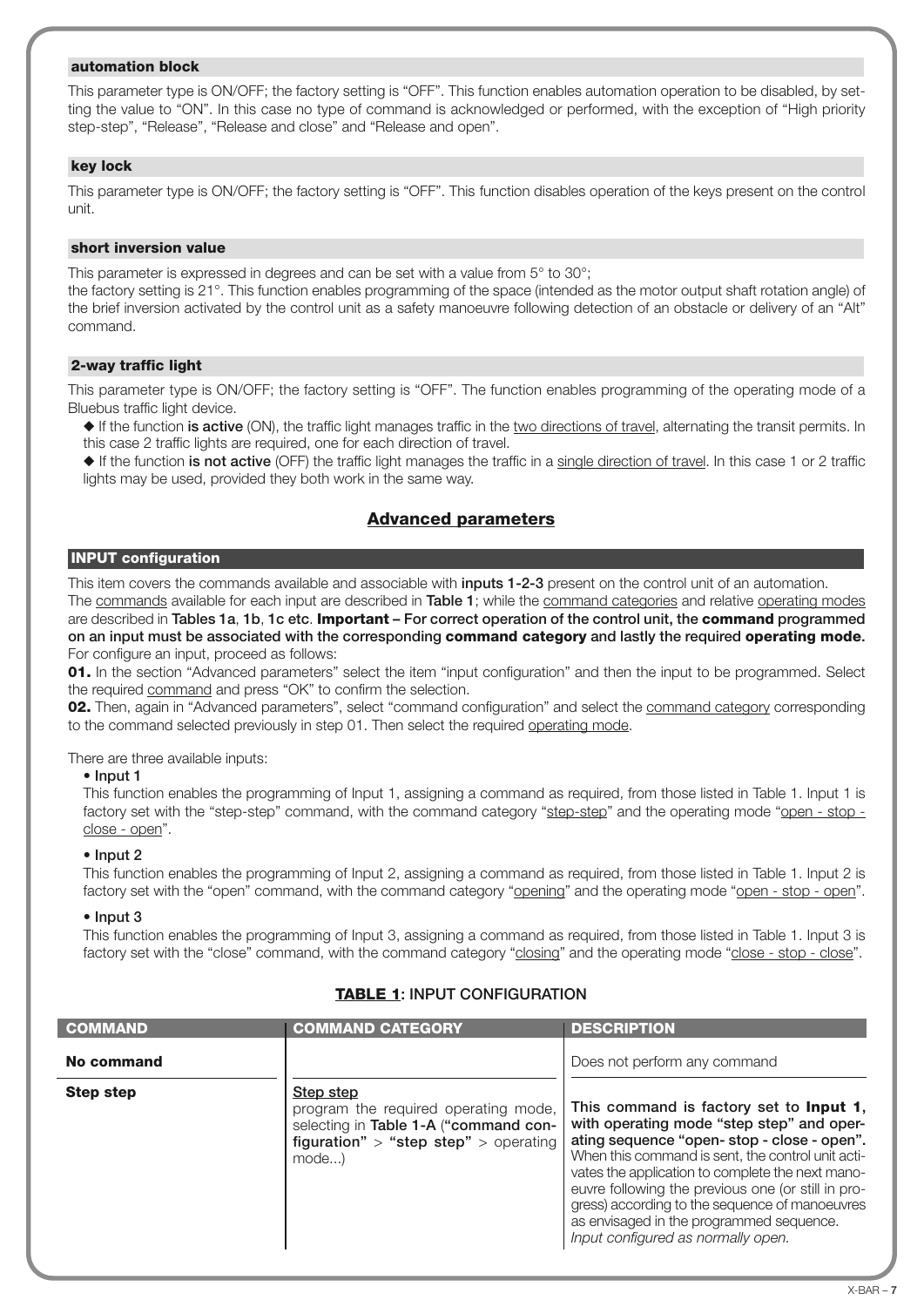| <b>Partial open 1</b>          | Partial open                                                                                                                                    |                                                                                                                                                                                                                                                                                                                                                                                                                        |
|--------------------------------|-------------------------------------------------------------------------------------------------------------------------------------------------|------------------------------------------------------------------------------------------------------------------------------------------------------------------------------------------------------------------------------------------------------------------------------------------------------------------------------------------------------------------------------------------------------------------------|
|                                | program the required operating mode,<br>selecting in Table 1-B ("command con-<br>figuration" > "partial open" > operating<br>mode)              | When this command is sent the control unit acti-<br>vates the application to complete the Opening<br>manoeuvre until the position is reached as set in<br>the function "partial open 1"(Control unit func-<br>$tions$ > installation > positions > partial open 1).<br>Input configured as normally open.                                                                                                              |
| <b>Open</b>                    | Opening<br>program the required operating mode,<br>selecting in Table 1-C ("command con-<br>figuration" > "opening" > operating<br>mode)        | When this command is sent the control unit<br>activates the application to complete the Ope-<br>ning manoeuvre until the position is reached as<br>set in the function "opening" (Control unit func-<br>$tions$ > installation > positions > opening).<br>Input configured as normally open.                                                                                                                           |
| <b>Close</b>                   | Closing<br>program the required operating mode, se-<br>lecting in Table 1-B ("command configu-<br>$ration" > "closing" > operating mode$        | This command is factory set to Input 3,<br>with operating mode "close". When this<br>command is sent the control unit activates the<br>application to complete the Closing manoeuvre<br>until the position is reached as set in the func-<br>tion "closing" (Control unit functions > installa-<br>$tion > positions > closing$ ).<br>Input configured as normally open.                                               |
| <b>Stop</b>                    | Stop<br>program the required operating mode,<br>selecting in Table 1-E ("command con-<br>figuration" > "stop" > operating mode)                 | When this command is sent, the control unit<br>stops the manoeuvre in progress gradually and<br>in a short time (not instantly).<br>Input configured as normally open.                                                                                                                                                                                                                                                 |
| <b>High priority step step</b> | Step step<br>program the required operating mode,<br>selecting in Table 1-A ("command con-<br>figuration" > "step step" > operating<br>$mode$ ) | When this command is sent, the control unit ac-<br>tivates the application to complete the next ma-<br>noeuvre following the previous one (or still in pro-<br>gress) according to the sequence of manoeuvres<br>as envisaged in the programmed sequence.<br>Important - This command is performed even<br>if the control unit is set with the command<br>"block" (see Table 1).<br>Input configured as normally open. |
| <b>Open and block</b>          | Opening<br>program the required operating mode, se-<br>lecting in Table 1-C ("command configu-<br>$ration" > "opening" > operating mode$        | When this command is sent the control unit ac-<br>tivates the application to complete the Opening<br>manoeuvre until the position is reached as set<br>in the function "partial open 3" (Control unit func-<br>$tions$ > installation > positions > partial open 3).<br>Input configured as normally open.                                                                                                             |
| <b>Close and block</b>         | Closing<br>program the required operating mode, se-<br>lecting in Table 1-D ("command configu-<br>$ration" > "closing" > operating mode$        | When this command is sent the control unit<br>activates the application to complete the Clos-<br>ing manoeuvre until the position is reached as<br>set in the function "closing"(Control unit func-<br>$tions$ > installation > positions > closing) and<br>the automation is then blocked.<br>Input configured as normally open.                                                                                      |
| <b>Block</b>                   |                                                                                                                                                 | When this command is sent, the control unit is<br>blocked and does not perform any type of<br>command, with the exception of "High priority<br>step-step", "Release", "Release and close" and<br>"Release and open".<br>Input configured as normally open.                                                                                                                                                             |
| <b>Release</b>                 |                                                                                                                                                 | When this command is sent, the control unit is<br>released restoring normal operating status (all<br>commands sent can be performed).<br>Input configured as normally open.                                                                                                                                                                                                                                            |
| <b>Timed Courtesy light</b>    |                                                                                                                                                 | This command enables activation of the cour-<br>tesy light on the control unit and that program-<br>mable on Output.                                                                                                                                                                                                                                                                                                   |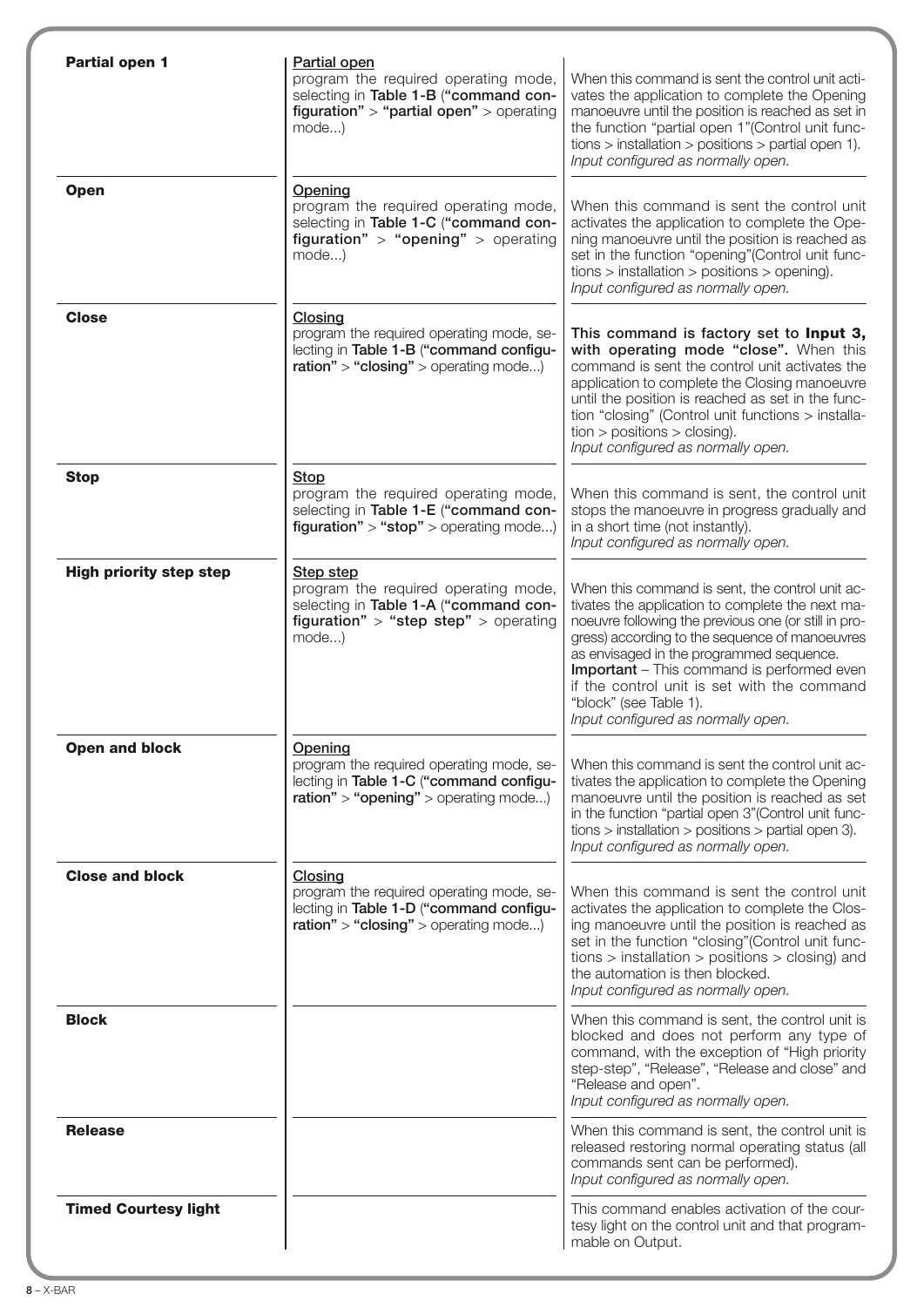|                                 |                                                                                                                                                                    | The courtesy light remains active for the time as<br>programmed in the function "courtesy light time"<br>(Control unit functions > advanced parameters<br>> output configuration > courtesy light time).<br>For the courtesy light connected to Output 1,<br>the command is only enabled when this output<br>is programmed in "courtesy light" mode (Control<br>unit functions > advanced parameters > output<br>configuration > output 1 (flash) > courtesy light).<br>Note - When the courtesy light is already<br>active and the command "timed courtesy light"<br>is sent again, the time programmed in the func-<br>tion "courtesy light time" is reloaded.<br>Input configured as normally open.                  |
|---------------------------------|--------------------------------------------------------------------------------------------------------------------------------------------------------------------|-------------------------------------------------------------------------------------------------------------------------------------------------------------------------------------------------------------------------------------------------------------------------------------------------------------------------------------------------------------------------------------------------------------------------------------------------------------------------------------------------------------------------------------------------------------------------------------------------------------------------------------------------------------------------------------------------------------------------|
| <b>Courtesy light ON/OFF</b>    |                                                                                                                                                                    | This command enables activation and deacti-<br>vation of the courtesy light on the control unit<br>and that programmable on Output 1.<br>For the courtesy light connected to Output 1,<br>the command is only enabled when this output<br>is programmed in "courtesy light" mode (Control<br>unit functions > advanced parameters > output<br>configuration > output 1 (flash) > courtesy light).<br><b>CAUTION!</b> - The courtesy light is switched off<br>automatically if the relative time interval elapses,<br>as programmed in the function "courtesy light<br>time" (Control unit functions > advanced parame-<br>$ters >$ output configuration $>$ courtesy light time).<br>Input configured as normally open. |
| <b>Apartment block</b>          | Step step<br>program the required operating mode, ss<br>apartment block 1 ("command config-<br>uration" > "step step" > operating mo-<br>de: ss apartment block 1) | This command is factory set to Input 1,<br>with operating mode "ss apartment block<br>1" and operating sequence "open- stop -<br>close - open".<br>When this command is sent, the control unit acti-<br>vates the application to complete the next<br>manoeuvre following the previous one (or still in<br>progress) according to the sequence of manoeu-<br>vres as envisaged in the programmed sequence.<br>Note - This apartment block step step com-<br>mand is used for apartment blocks and in gen-<br>eral envisages programming of all apartment<br>block transmitters with a single "apartment<br>block step step" key.<br>Input configured as normally open.                                                  |
| Alt                             | Alt on closing<br>program the required operating mode,<br>selecting in Table 1-L ("command con-<br>figuration" $>$ "alt on closing" $>$ operat-<br>ing mode)       | When this command is sent, the control unit sto-<br>ps the manoeuvre in progress and activates the<br>application to execute the set operating mode.<br>Input configured as normally closed.                                                                                                                                                                                                                                                                                                                                                                                                                                                                                                                            |
| <b>Apartment block open</b>     | Opening<br>program the required operating mode,<br>apartment block 1 open ("command<br>configuration" > "opening" > operating<br>mode apartment block 1 open)      | When this command is sent, the control unit<br>activates the application to perform the opening<br>manoeuvre only until the limit switch is reached.<br>Note - This command is useful when using<br>control photocells or a magnetic detector loop.<br>Input configured as normally open.                                                                                                                                                                                                                                                                                                                                                                                                                               |
| <b>Photo</b><br>Safety function | Photo<br>program the required operating mode, se-<br>lecting in Table 1-F ("command configu-<br>$rational" > "photo" > operating mode$                             | When this command is sent, the control unit<br>activates the application according to the se-<br>lected manoeuvre type.<br>Input configured as normally closed.                                                                                                                                                                                                                                                                                                                                                                                                                                                                                                                                                         |
| Photo 1<br>Safety function      | Photo 1<br>program the required operating mode, se-<br>lecting in Table 1-G ("command configu-<br>$ration" > "photo 1" > operating mode)$                          | When this command is sent, the control unit<br>activates the application according to the se-<br>lected manoeuvre type.<br>Input configured as normally closed.                                                                                                                                                                                                                                                                                                                                                                                                                                                                                                                                                         |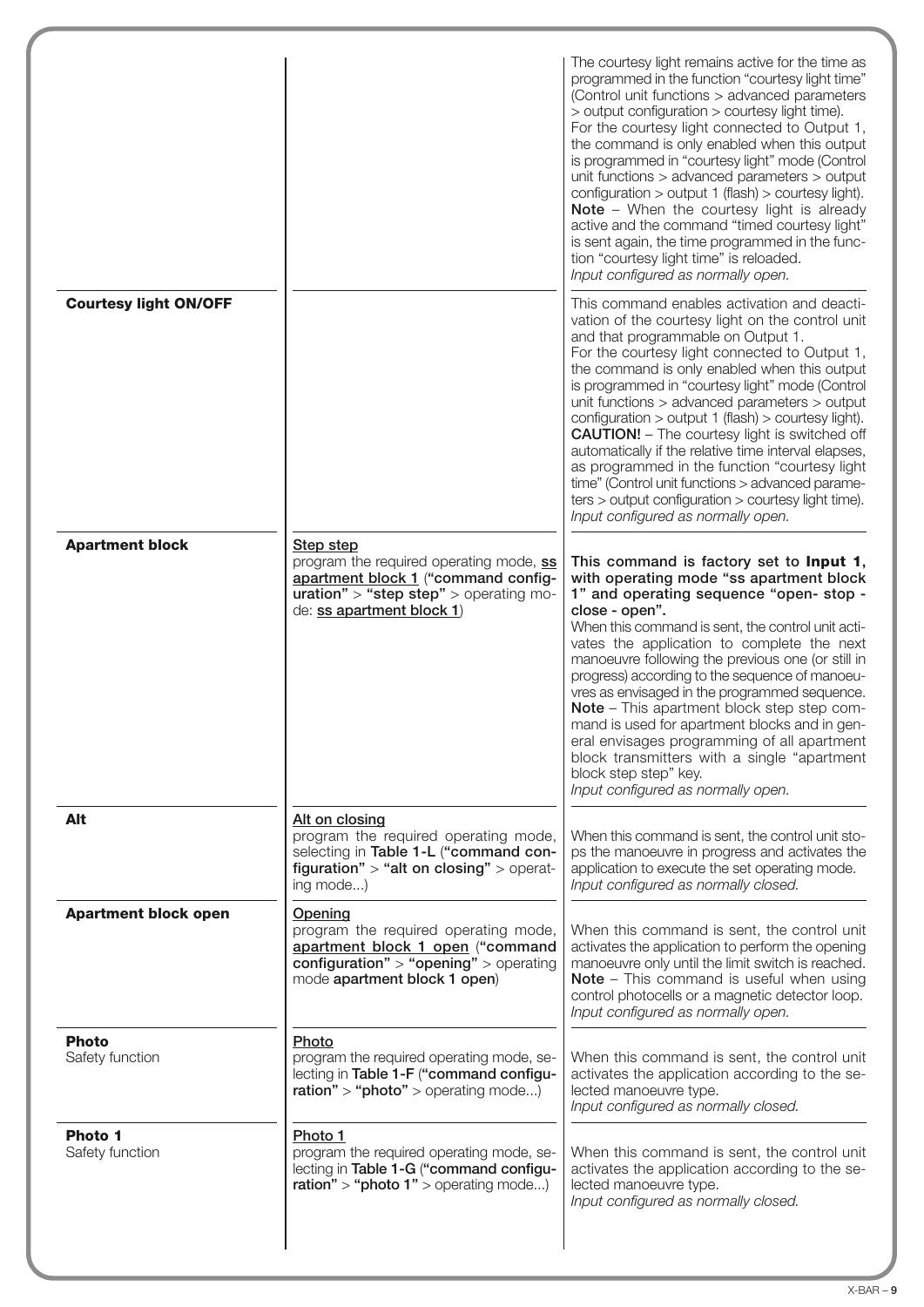| Photo <sub>2</sub><br>Safety function | Photo <sub>2</sub><br>program the required operating mode, se-<br>lecting in Table 1-H ("command configu-<br>$ration" > "photo 2" > operating mode)$ | When this command is sent, the control unit<br>activates the application according to the<br>selected manoeuvre type.<br>Input configured as normally closed.                                                                                                                                                                                                                                                                                                |
|---------------------------------------|------------------------------------------------------------------------------------------------------------------------------------------------------|--------------------------------------------------------------------------------------------------------------------------------------------------------------------------------------------------------------------------------------------------------------------------------------------------------------------------------------------------------------------------------------------------------------------------------------------------------------|
| Photo 3<br>Safety function            | Photo 3<br>program the required operating mode,<br>selecting in Table 1-I ("command con-<br>figuration" > "photo $3"$ > operating mo-<br>$de$ )      | When this command is sent, the control unit<br>activates the application according to the se-<br>lected manoeuvre type.<br>Input configured as normally closed.                                                                                                                                                                                                                                                                                              |
| <b>Release and open</b>               |                                                                                                                                                      | When this command is sent, the control unit is<br>released (restoring normal operating status)<br>and activates the application to execute an<br>Opening manoeuvre.<br>Input configured as normally open.                                                                                                                                                                                                                                                    |
| <b>Release and close</b>              |                                                                                                                                                      | When this command is sent, the control unit is<br>released (restoring normal operating status)<br>and activates the application to execute a<br>Closing manoeuvre.<br>Input configured as normally open.                                                                                                                                                                                                                                                     |
| <b>Automatic opening active</b>       |                                                                                                                                                      | This command enables the activation or deac-<br>tivation of the function for bluebus control pho-<br>tocells and inputs configured in "apartment<br>block open" mode. <b>Note</b> $-$ the factory setting<br>of this function is "active".<br>For example, if this function is active, when the<br>control photocells are engaged, the control unit<br>activates the application to execute an Open-<br>ing manoeuvre.<br>Input configured as normally open. |
| deactivated                           |                                                                                                                                                      | omatic opening active" mode described above.<br>Input configured as normally open.                                                                                                                                                                                                                                                                                                                                                                           |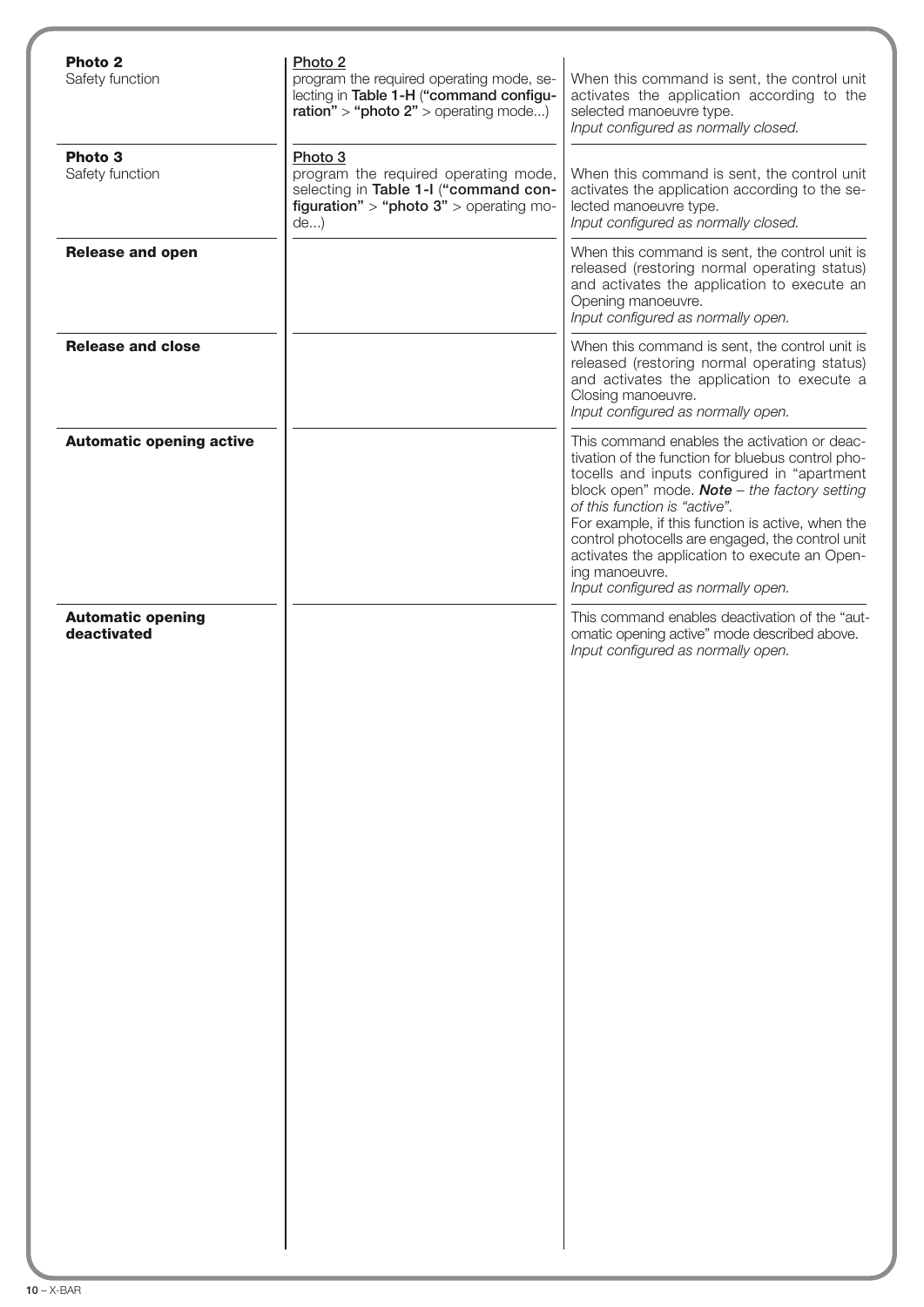## **COMMAND configuration**

This item covers the **command categories** associable with inputs 1 - 2 - 3 (refer to the section "input configuration - Table 1" to che ck the commands available). Each command category features various operating modes as described in a **table** (1-A, 1-B, etc.):

#### • **step step**

In this command category the user can select one of the operating modes specified in **Table 1-A**.

## **TABLE 1-A: COMMAND CONFIGURATION**

| <b>OPERATING MODE</b>              | <b>DESCRIPTION</b>                                                                                                                                                                                                                                                                                                                                                                          |
|------------------------------------|---------------------------------------------------------------------------------------------------------------------------------------------------------------------------------------------------------------------------------------------------------------------------------------------------------------------------------------------------------------------------------------------|
| <b>Industrial mode</b>             | This executes the sequence "open in semi-automatic - close in<br>hold-to-run".                                                                                                                                                                                                                                                                                                              |
| Open - Stop - Close - Stop         | This executes the above sequence.                                                                                                                                                                                                                                                                                                                                                           |
| Open - Stop - Close - Open         | Operating mode set in factory (Input 1 - "step step" com-<br>mand). This executes the above sequence.                                                                                                                                                                                                                                                                                       |
| Open - Close - Open - Close        | This executes the above sequence.                                                                                                                                                                                                                                                                                                                                                           |
| <b>Apartment block 1 step step</b> | This executes the sequence "close - stop - open - open" un-<br>til the maximum opening position is reached. <b>Note</b> $-$ If another<br>command is sent after this one, the application executes the<br>Closing manoeuvre with the same sequence.                                                                                                                                         |
| Apartment block 2 step step        | This executes the sequence "close - stop - open - open"<br>until the maximum opening position is reached. Note $-$ If<br>another command is sent after this one, the application exe-<br>cutes the Closing manoeuvre with the same sequence.<br>Important - When sending a command, if the transmitter key<br>is held down for more than 2 seconds, the control unit acti-<br>vates a Stop. |
| <b>Step Step 2</b>                 | This executes the sequence "open - stop - close - open". Im-<br>portant - When sending a command, if the transmitter key is<br>held down for more than 2 seconds, the control unit activates a<br>"partial open 1" command (input configuration > Table 1).                                                                                                                                 |
| Hold-to-run                        | The Opening or Closing manoeuvre is executed exclusively if<br>the transmitter key is held down (hold-to-run).                                                                                                                                                                                                                                                                              |

#### **partial open**

In this command category the user can select one of the operating modes specified in **Table 1-B**.

## **TABLE 1-B: COMMAND CONFIGURATION**

| <b>OPERATING MODE</b>              | <b>DESCRIPTION</b>                                                                                                                                                                                                                                                                                                                                                                                                                                       |
|------------------------------------|----------------------------------------------------------------------------------------------------------------------------------------------------------------------------------------------------------------------------------------------------------------------------------------------------------------------------------------------------------------------------------------------------------------------------------------------------------|
| Open - Stop - Close - Stop         | Operating mode set in factory. This executes the above<br>sequence.                                                                                                                                                                                                                                                                                                                                                                                      |
| Open - Stop - Close - Open         | This executes the above sequence.                                                                                                                                                                                                                                                                                                                                                                                                                        |
| <b>Open - Close - Open - Close</b> | This executes the above sequence.                                                                                                                                                                                                                                                                                                                                                                                                                        |
| <b>Apartment block 1 step step</b> | This executes the sequence "close - stop - partial open 1-<br>partial open 1" until the maximum position is reached as pro-<br>grammed in the function "Partial Open 1". <b>Note</b> $-$ If another<br>command is sent after this one, the application executes the<br>Closing manoeuvre with the same sequence.                                                                                                                                         |
| Apartment block 2 step step        | This executes the sequence "close - stop - partial open 1 -<br>partial open 1" until the position is reached as programmed in<br>the function "Partial Open 1". Note $-$ If another command is<br>sent after this one, the application executes the Closing ma-<br>noeuvre with the same sequence.<br><b>Important</b> – When sending a command, if the transmitter key<br>is held down for more than 2 seconds, the control unit acti-<br>vates a Stop. |
| Hold-to-run                        | The Partial open 1 or Closing manoeuvre is executed exclu-<br>sively if the transmitter key is held down (hold-to-run).                                                                                                                                                                                                                                                                                                                                  |
| Industrial mode                    | This executes the sequence "open in semi-automatic - close<br>in hold-to-run".                                                                                                                                                                                                                                                                                                                                                                           |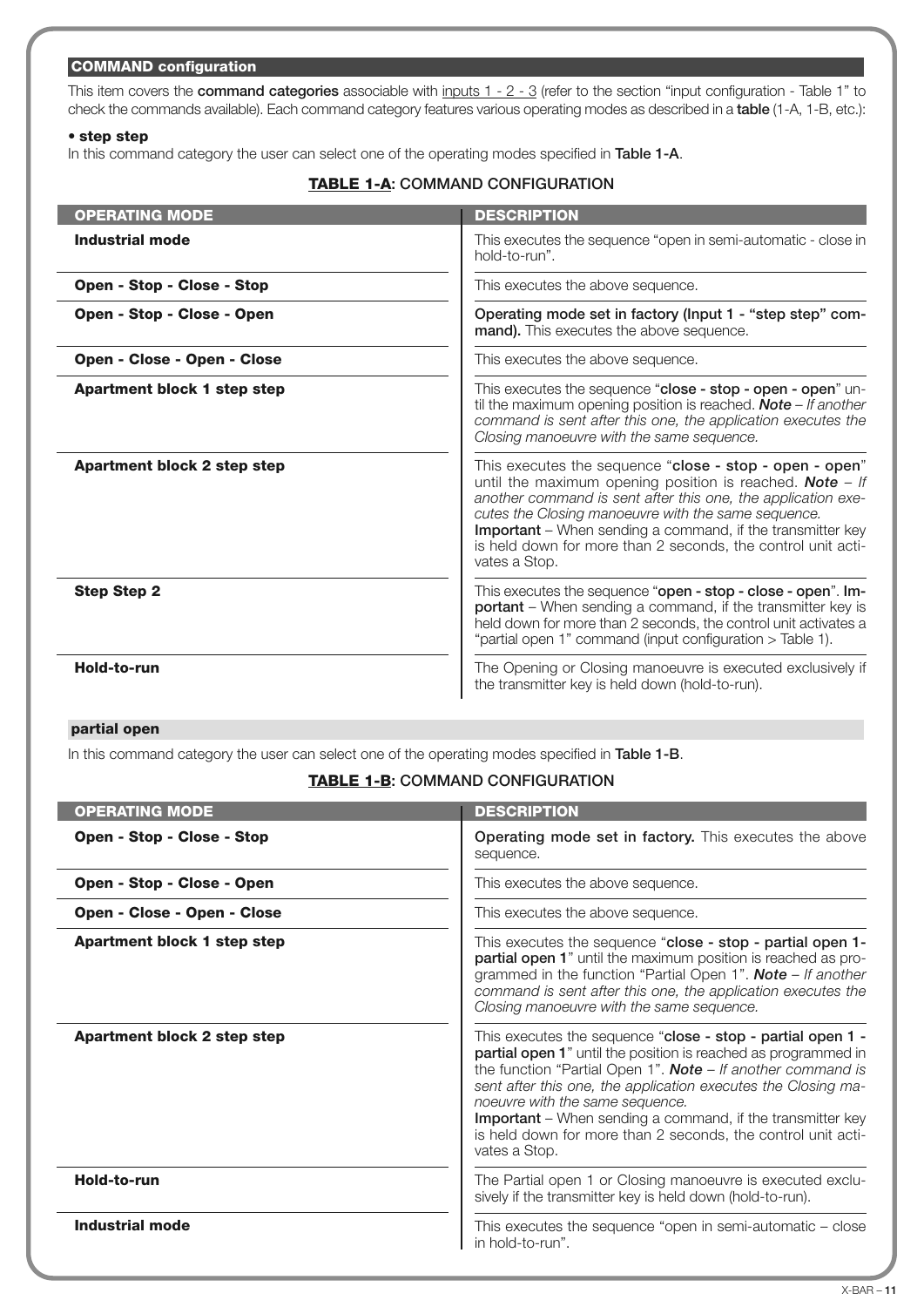## **open**

In this command category the user can select one of the operating modes specified in Table 1-C.

## **TABLE 1-C: COMMAND CONFIGURATION**

| <b>OPERATING MODE</b>    | <b>DESCRIPTION</b>                                                                                                                                                                                                                            |
|--------------------------|-----------------------------------------------------------------------------------------------------------------------------------------------------------------------------------------------------------------------------------------------|
| Open - Stop - Open       | Operating mode set in factory (Input 2 - "open" com-<br>mand). This executes the above sequence.                                                                                                                                              |
| <b>Apartment block 1</b> | This executes the sequence "open - open".                                                                                                                                                                                                     |
| <b>Apartment block 2</b> | <b>Important</b> – When sending a command, if the transmitter key<br>is held down for more than 2 seconds, the control unit acti-<br>vates a Stop.                                                                                            |
| Open <sub>2</sub>        | This executes the Opening sequence. <b>Important</b> $-$ When<br>sending a command, if the transmitter key is held down for<br>more than 2 seconds, the control unit activates a "partial open<br>1" command (input configuration > Table 1). |
| <b>Hold-to-run Open</b>  | The Opening manoeuvre is executed exclusively if the trans-<br>mitter key is held down (hold-to-run).                                                                                                                                         |

#### **close**

In this command category the user can select one of the operating modes specified in **Table 1-D**.

## **TABLE 1-D: COMMAND CONFIGURATION**

| <b>OPERATING MODE</b>          | <b>DESCRIPTION</b>                                                                                                                                                                    |
|--------------------------------|---------------------------------------------------------------------------------------------------------------------------------------------------------------------------------------|
| Close - stop - close           | Operating mode set in factory (Input 3 - "close" command).<br>This executes the above sequence.                                                                                       |
| <b>Apartment block 1 close</b> | This executes the sequence "close - close".                                                                                                                                           |
| <b>Apartment block 2 close</b> | This executes the sequence "close - close". Important -<br>When sending a command, if the transmitter key is held down<br>for more than 2 seconds, the control unit activates a Stop. |
| Hold-to-run close              | The Closing manoeuvre is executed exclusively if the hold-to-<br>run command is used.                                                                                                 |

## **stop**

In this command category the user can select one of the operating modes specified in **Table 1-E**.

## **TABLE 1-E: COMMAND CONFIGURATION**

| <b>OPERATING MODE</b>    | <b>DESCRIPTION</b>                                                                                                                                                                                                                                                                                                                    |
|--------------------------|---------------------------------------------------------------------------------------------------------------------------------------------------------------------------------------------------------------------------------------------------------------------------------------------------------------------------------------|
| stop                     | <b>Operating mode set in factory.</b> When the control unit<br>receives the command, it stops the manoeuvre in progress<br>gradually and in a short time (not instantly).                                                                                                                                                             |
| stop and brief inversion | When the control unit receives the "stop" command, it stops<br>the manoeuvre in progress and activates the application to<br>perform a brief inversion in the opposite direction.<br>Important - The "short inversion" manoeuvre is executed<br>exclusively if the "stop" command is sent during execution of a<br>Closing manoeuvre. |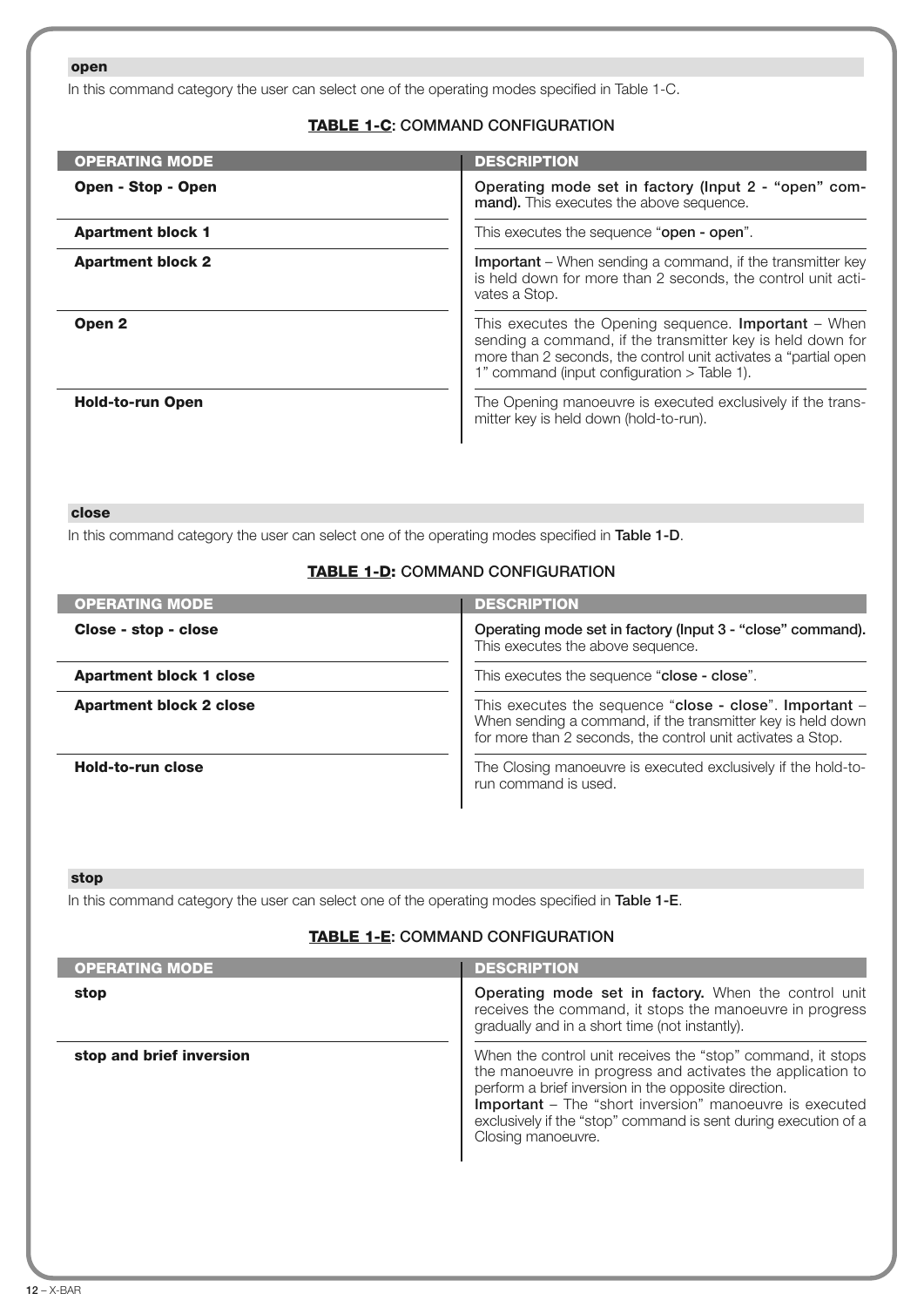## **photo**

In this command category the user can select one of the operating modes specified in **Table 1-F**.

## **TABLE 1-F: COMMAND CONFIGURATION**

| <b>OPERATING MODE</b>    | <b>DESCRIPTION</b>                                                                                                                                                                                                                                                                                                                                         |
|--------------------------|------------------------------------------------------------------------------------------------------------------------------------------------------------------------------------------------------------------------------------------------------------------------------------------------------------------------------------------------------------|
| stop and inversion       | <b>Operating mode set in factory.</b> When the control unit receives<br>the command, it stops the Closing manoeuvre in progress and<br>activates a total inversion (Opening). <b>Caution! - During execu-</b><br>tion of the Opening manoeuvre, this command is ignored.                                                                                   |
| stop and brief inversion | When the control unit receives the command, it stops the Clo-<br>sing manoeuvre in progress and activates the application to<br>perform a brief inversion in the opposite direction (Opening).<br><b>Caution!</b> - During execution of the Opening manoeuvre,<br>this command is ignored.                                                                 |
| stop                     | When the control unit receives the command, it stops the<br>Closing manoeuvre in progress. Caution! - During execu-<br>tion of the Opening manoeuvre, this command is ignored.                                                                                                                                                                             |
| temporary stop           | When the control unit receives the command, it stops the<br>Closing manoeuvre for the entire time that the command<br>remains active. Otherwise, when the command is no longer<br>active, the control unit activates the application to perform an<br>Opening manoeuvre. Caution! - During execution of the<br>Opening manoeuvre, this command is ignored. |

## **photo 1**

In this command category the user can select one of the operating modes specified in **Table 1-G**.

## **TABLE 1-G: COMMAND CONFIGURATION**

| <b>OPERATING MODE</b>    | <b>DESCRIPTION</b>                                                                                                                                                                                                                                                                                                                                           |
|--------------------------|--------------------------------------------------------------------------------------------------------------------------------------------------------------------------------------------------------------------------------------------------------------------------------------------------------------------------------------------------------------|
| stop and inversion       | <b>Operating mode set in factory.</b> When the control unit receives<br>the command, it stops the Closing manoeuvre in progress and<br>activates a total inversion (Opening). Caution! - During execu-<br>tion of the Opening manoeuvre, this command is ignored.                                                                                            |
| stop and brief inversion | When the control unit receives the command, it stops the Clos-<br>ing manoeuvre in progress and activates the application to per-<br>form a brief inversion in the opposite direction (Opening). Cau-<br>tion! - During execution of the Opening manoeuvre, this<br>command is ignored.                                                                      |
| stop                     | When the control unit receives the command, it stops the<br>Closing manoeuvre in progress Caution! - During execution<br>of the Opening manoeuvre, this command is ignored.                                                                                                                                                                                  |
| temporary stop           | When the control unit receives the command, it stops the Clos-<br>ing manoeuvre for the entire time that the command remains<br>active. Otherwise, when the command is no longer active, the<br>control unit activates the application to perform an Opening<br>manoeuvre. Caution! - During execution of the Opening<br>manoeuvre, this command is ignored. |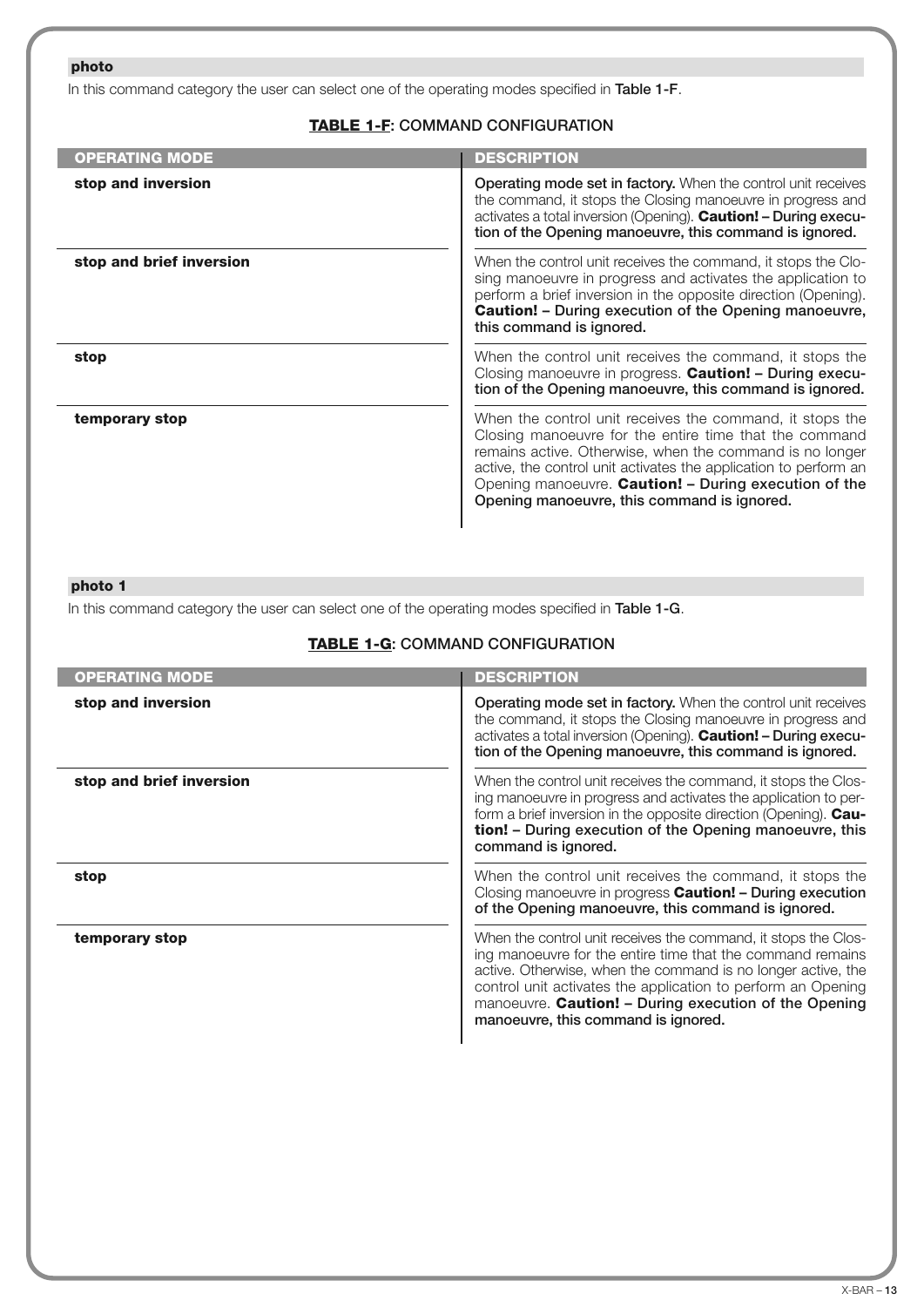## **photo 2**

In this command category the user can select one of the operating modes specified in **Table 1-H**.

## **TABLE 1-H: COMMAND CONFIGURATION**

| <b>OPERATING MODE</b>    | <b>DESCRIPTION</b>                                                                                                                                                                                                                                                                                                                                        |
|--------------------------|-----------------------------------------------------------------------------------------------------------------------------------------------------------------------------------------------------------------------------------------------------------------------------------------------------------------------------------------------------------|
| stop and inversion       | <b>Operating mode set in factory.</b> When the control unit receives<br>the command, it stops the Opening manoeuvre in progress and<br>activates a total inversion (Closing). Caution! - During execu-<br>tion of the Opening manoeuvre, this command is ignored.                                                                                         |
| stop and brief inversion | When the control unit receives the command, it stops the<br>Opening manoeuvre in progress and activates the application<br>to perform a brief inversion in the opposite direction (Closing).<br><b>Caution!</b> - During execution of the Opening manoeuvre,<br>this command is ignored.                                                                  |
| stop                     | When the control unit receives the command, it stops the<br>Opening manoeuvre in progress Caution! - During execu-<br>tion of the Opening manoeuvre, this command is ignored.                                                                                                                                                                             |
| temporary stop           | When the control unit receives the command, it stops the<br>Opening manoeuvre for the entire time that the command<br>remains active. Otherwise, when the command is no longer<br>active, the control unit activates the application to perform a<br>Closing manoeuvre. Caution! - During execution of the<br>Opening manoeuvre, this command is ignored. |

#### **photo 3**

In this command category the user can select one of the operating modes specified in **Table 1-I**.

## **TABLE 1-I: COMMAND CONFIGURATION**

| <b>OPERATING MODE</b> | <b>DESCRIPTION</b>                                                                                                                                                                                                                                                                                      |
|-----------------------|---------------------------------------------------------------------------------------------------------------------------------------------------------------------------------------------------------------------------------------------------------------------------------------------------------|
| temporary stop        | Operating mode set in factory. When the control unit<br>receives the command, it stops the Closing manoeuvre for the<br>entire time that the command remains active. Otherwise, when<br>the command is no longer active, the control unit activates the<br>application to perform an Opening manoeuvre. |
| stop                  | When the control unit receives the command, it stops the<br>manoeuvre in progress.                                                                                                                                                                                                                      |

#### **alt in opening**

In this command category the user can select one of the operating modes specified in **Table 1-L**.

## **TABLE 1-L: COMMAND CONFIGURATION**

| <b>OPERATING MODE</b>   | <b>DESCRIPTION</b>                                                                                                                                                                                            |
|-------------------------|---------------------------------------------------------------------------------------------------------------------------------------------------------------------------------------------------------------|
| alt                     | Operating mode set in factory. When this type of function is<br>set, when the control unit receives the command, it stops the<br>Opening manoeuvre in progress immediately.                                   |
| alt and brief inversion | When the control unit receives the command, it stops the<br>Opening manoeuvre in progress immediately and activates the<br>application to perform a brief inversion in the opposite direc-<br>tion (Closing). |
| alt and inversion       | When the control unit receives the command, it stops the<br>Opening manoeuvre in progress immediately and activates the<br>application to perform a total inversion in the opposite direc-<br>tion (Closing). |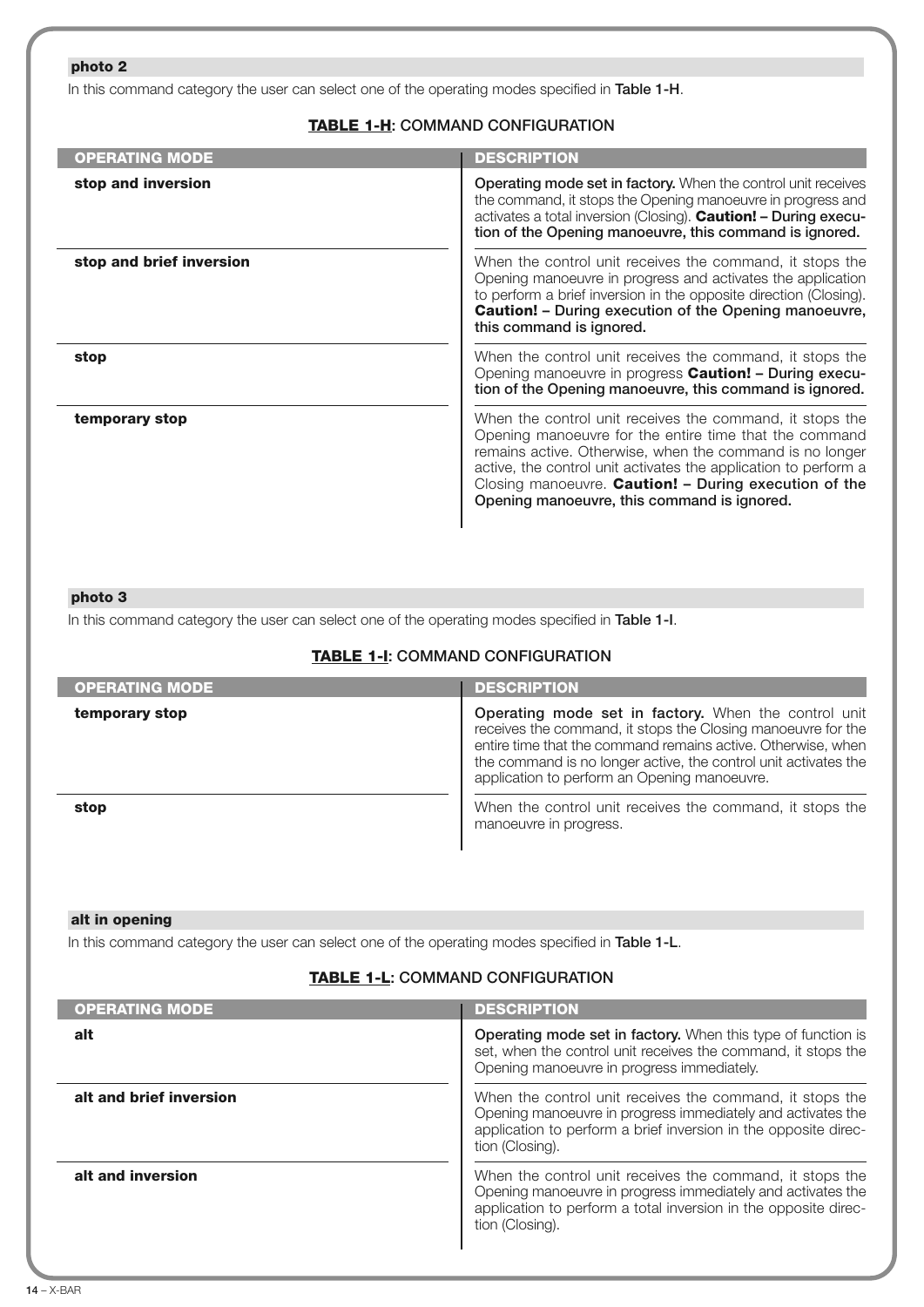## **alt in closing**

In this command category the user can select one of the operating modes specified in **Table 1-M**.

## **TABLE 1-M: COMMAND CONFIGURATION**

| <b>OPERATING MODE</b>   | <b>DESCRIPTION</b>                                                                                                                                                                                            |
|-------------------------|---------------------------------------------------------------------------------------------------------------------------------------------------------------------------------------------------------------|
| alt                     | Operating mode set in factory. When the control unit receives<br>the command, it stops the Closing manoeuvre in progress.                                                                                     |
| alt and brief inversion | When the control unit receives the command, it stops the<br>Closing manoeuvre in progress immediately and activates the<br>application to perform a brief inversion in the opposite direc-<br>tion (Opening). |
| alt and inversion       | When the control unit receives the command, it stops the<br>Closing manoeuvre in progress immediately and activates the<br>application to perform a total inversion in the opposite direc-<br>tion (Opening). |

#### **obstacle detection in opening**

In this command category the user can select one of the operating modes specified in **Table 1-N**.

## **TABLE 1-N: COMMAND CONFIGURATION**

| <b>OPERATING MODE</b>   | <b>DESCRIPTION</b>                                                                                                                                                                                            |
|-------------------------|---------------------------------------------------------------------------------------------------------------------------------------------------------------------------------------------------------------|
| alt                     | Operating mode set in factory. When the control unit receives<br>the command, it stops the Opening manoeuvre in progress.                                                                                     |
| alt and brief inversion | When the control unit receives the command, it stops the<br>Opening manoeuvre in progress immediately and activates the<br>application to perform a brief inversion in the opposite direc-<br>tion (Closing). |
| alt and inversion       | When the control unit receives the command, it stops the<br>Opening manoeuvre in progress immediately and activates the<br>application to perform a total inversion in the opposite direc-<br>tion (Closing). |

#### **obstacle detection in closing**

In this command category the user can select one of the operating modes specified in **Table 1-O**.

## **TABLE 1-O: COMMAND CONFIGURATION**

| <b>OPERATING MODE</b>   | <b>DESCRIPTION</b>                                                                                                                                                                                                                             |
|-------------------------|------------------------------------------------------------------------------------------------------------------------------------------------------------------------------------------------------------------------------------------------|
| alt                     | <b>Operating mode set in factory.</b> When the control unit receives<br>the command, it stops the Closing manoeuvre in progress.                                                                                                               |
| alt and brief inversion | When the control unit receives the command, it stops the Clo-<br>sing manoeuvre in progress immediately and activates the<br>application to perform a brief inversion in the opposite direc-<br>tion (Opening).                                |
| alt and inversion       | When this type of function is set, when the control unit<br>receives the command, it stops the Closing manoeuvre in<br>progress immediately and activates the application to perform<br>a total inversion in the opposite direction (Opening). |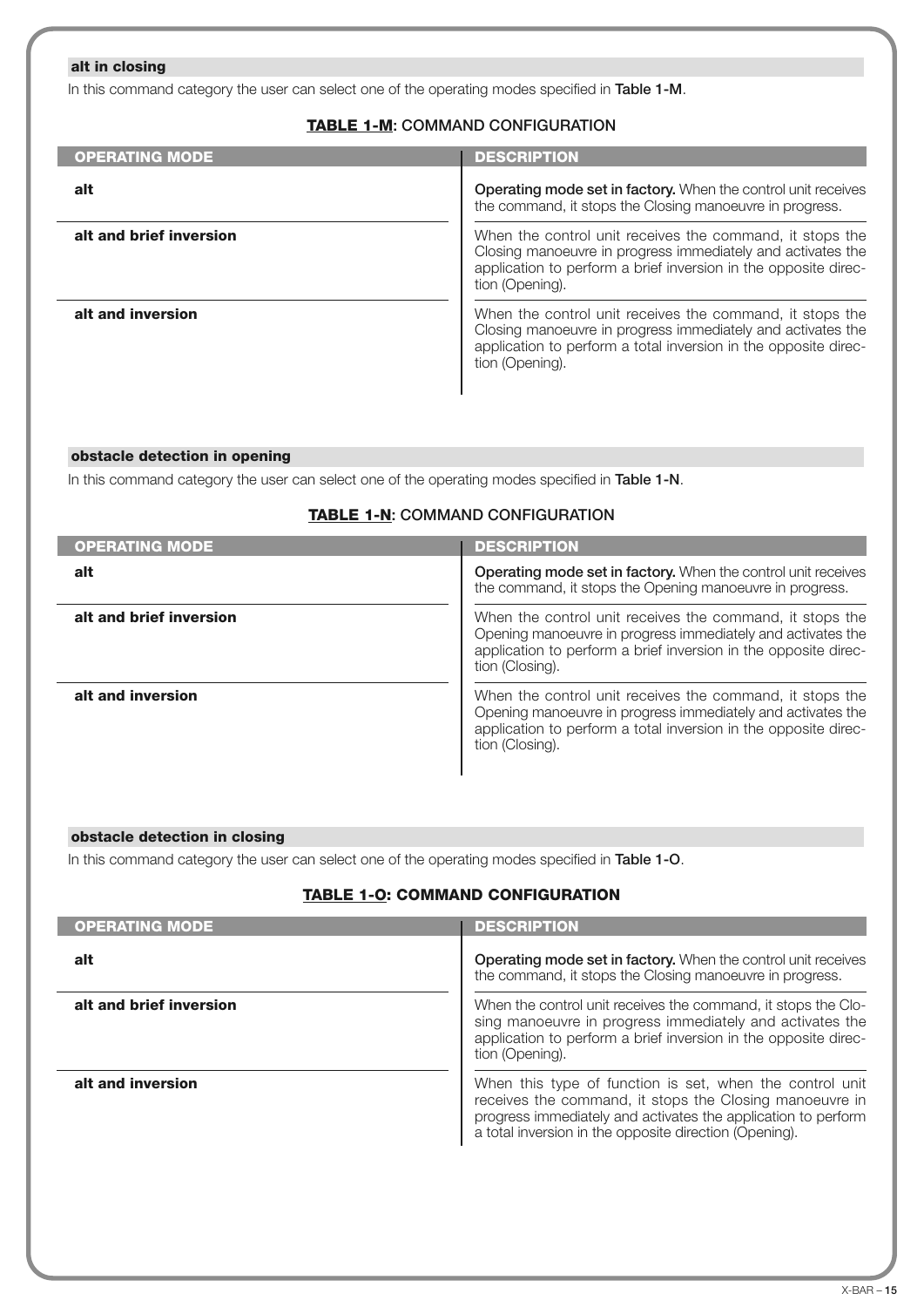## **OUTPUT configuration**

This item covers the **functions** available and associable with Outputs 1 (flash) - 2 - 3 present on the control unit of an automation. Each output has various functions as described in a **table** (Table 2, Table 3 etc):

## **output 1 (flash)**

In this output the user can select one of the functions specified in **Table 2**.

## **TABLE 2: OUTPUT CONFIGURATION**

| <b>FUNCTION</b>                    | <b>DESCRIPTION</b>                                                                                                                                                                                                                                                                                                                                                                                                                                                                 |
|------------------------------------|------------------------------------------------------------------------------------------------------------------------------------------------------------------------------------------------------------------------------------------------------------------------------------------------------------------------------------------------------------------------------------------------------------------------------------------------------------------------------------|
| $sca$ (= gate/pole open indicator) | The programmed light indicates the operating status of the<br>control unit.<br><b>light off</b> = application in maximum Closing position;<br>slow flashing $=$ application Opening manoeuvre execution<br>phase:<br><b>quick flashing</b> = application Closing manoeuvre execution<br>phase;<br><b>light permanently on</b> = application in maximum Opening<br>position.                                                                                                        |
|                                    | Output active 24 Vdc / max 10 W                                                                                                                                                                                                                                                                                                                                                                                                                                                    |
| sca 1                              | The programmed light indicates the operating status of the<br>control unit:<br><b>light permanently on</b> = application in maximum Opening or<br>maximum Closing position;<br>slow flashing = application Opening manoeuvre execution<br>phase;<br><b>quick flashing</b> = application Closing manoeuvre execution<br>phase.<br><b>Light off</b> = application stationary, in a different position than<br>maximum Closing or maximum Opening.<br>Output active 24 Vdc / max 10 W |
| sca 2                              | The programmed light indicates the operating status of the<br>control unit:<br><b>light permanently on</b> = application in maximum Closing po-<br>sition;<br>slow flashing = application Opening manoeuvre execution<br>phase:<br><b>quick flashing</b> = application Closing manoeuvre execution<br>phase:<br><b>light off</b> = application in maximum Opening position.<br>Output active 24 Vdc / max 10 W                                                                     |
| gate/pole open                     | The programmed light indicates the operating status of the<br>control unit.<br><b>light on</b> = application in maximum Opening position;<br><b>light off</b> = application in other positions.<br>Output active 24 Vdc / max 10 W                                                                                                                                                                                                                                                 |
| gate/pole closed                   | The programmed light indicates the operating status of the<br>control unit.<br><b>light on</b> = application in maximum Closing position;<br><b>light off</b> = application in other positions.<br>Output active 24 Vdc / max 10 W                                                                                                                                                                                                                                                 |
| maintenance indicator light        | The programmed light indicates the count of manoeuvres<br>completed and therefore the need (or not) for system mainte-<br>nance operations.<br>light on for 2 sec at start of Opening manoeuvre = number<br>of manoeuvres less than 80%;<br>light flashing during execution of entire manoeuvre = num-<br>ber of manoeuvres between 80 and 100%;<br><b>light always flashing</b> = number of manoeuvres over 100%.                                                                 |
| flashing light                     | This function enables the flashing light to indicate execution of<br>a manoeuvre in progress with flashes at regular intervals (0.5)<br>sec ON, 0.5 sec OFF).<br>Output active 12 Vdc / max 21 W                                                                                                                                                                                                                                                                                   |
| flashing light 1                   | This function enables the indicator light or pole lights (acces-<br>sory) to flash constantly at regular intervals (0.5 sec on, 0.5 sec                                                                                                                                                                                                                                                                                                                                            |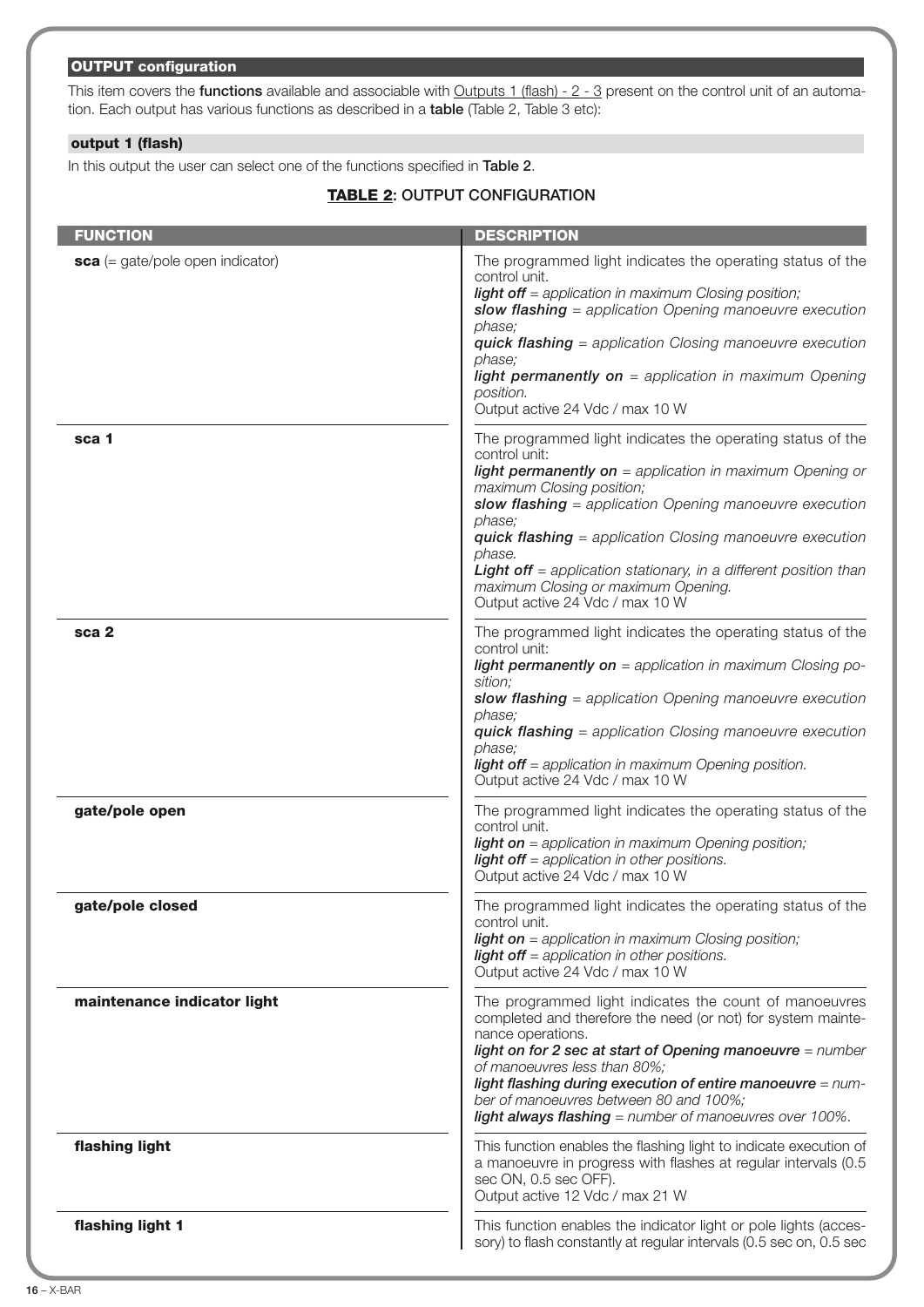|                     | off) both during a manoeuvre and when the pole is stationary.<br>Output active 24 Vdc / max 10 W                                                                                                                                                                                                                                                                                                                                                                                                                                                                                                                                            |
|---------------------|---------------------------------------------------------------------------------------------------------------------------------------------------------------------------------------------------------------------------------------------------------------------------------------------------------------------------------------------------------------------------------------------------------------------------------------------------------------------------------------------------------------------------------------------------------------------------------------------------------------------------------------------|
| flashing light 24   | This function enables the indicator light or pole lights (acces-<br>sory) to indicate execution of the manoeuvre in progress by<br>flashing constantly at regular intervals (0.5 sec on, 0.5 sec off).<br>Output active 24 Vdc / max 10 W                                                                                                                                                                                                                                                                                                                                                                                                   |
| courtesy light      | This function type is ON/OFF. Important - For safety reasons,<br>as the light is not controlled by a timer, use of an adequate light,<br>able to withstand the heat of the light emitted, is recommended.<br>Output active 24 Vdc / max 10 W                                                                                                                                                                                                                                                                                                                                                                                                |
| always lit          | This function enables the indicator light or pole lights (acces-<br>sory) to remain constantly lit both during a manoeuvre and<br>when the pole is stationary.<br>Output active 24 Vdc / max 10 W                                                                                                                                                                                                                                                                                                                                                                                                                                           |
| electric lock 1     | With this function programmed, when an Opening manoeuvre<br>is performed the electric lock is activated for a time as set in<br>the function "electric lock time - output configuration".<br>Output active 24 Vdc / max 10 W                                                                                                                                                                                                                                                                                                                                                                                                                |
| electric block 1    | With this function programmed, when an Opening manoeuvre<br>is performed the electric lock is activated for a time as set in<br>the function "electric lock time - output configuration".<br>Output active 24 dc/ max 15 VA                                                                                                                                                                                                                                                                                                                                                                                                                 |
| suction cup 1       | With this function programmed, the suction cup is activated<br>when the application is in the maximum Closing position. Note<br>- The suction cup is disabled in all other situations.<br>When the suction cup is disabled, before an Opening manoeu-<br>vre is started, the time interval as programmed in the function<br>"suction cup time - output configuration" is activated, which<br>delays the start of the manoeuvre.<br>Output active 24Vdc / max 10 W                                                                                                                                                                           |
| red traffic light   | This function indicates activity of the application during the<br>phases of a Closing manoeuvre.<br>slow flashing = execution of Closing manoeuvre;<br><b>light permanently on</b> = application in maximum Closing position;<br><b>light off</b> = application in other positions<br>Output active 24Vdc / max 10 W                                                                                                                                                                                                                                                                                                                        |
| green traffic light | This function indicates activity of the application during the<br>phases of an Opening manoeuvre.<br>slow flashing = execution of Opening manoeuvre;<br>light permanently on = application in maximum Opening<br>position;<br><b>light off</b> = application in other positions<br>Output active 24Vdc / max 10 W                                                                                                                                                                                                                                                                                                                           |
| radio channel no.1  | If this radio channel is set for the configuration of output 1<br>(flash), this channel is activated when a command is set with<br>the transmitter. It is useful if installing external devices (for<br>example, an auxiliary light) in the same system to be controlled<br>with a single transmitter.<br><b>WARNING</b> - If this channel is not free on the control unit<br>receiver, as previously memorised with a command, the con-<br>trol unit activates exclusively the programmed output when the<br>channel is activated with the transmitter, ignoring the com-<br>mand to the motor.<br>Output active 24Vdc / max 10 W          |
| radio channel no.2  | If this radio channel is set for the configuration of output 1<br>(flash), this channel is activated when a command is set with<br>the transmitter. This mode is useful if installing external devices<br>(for example, an auxiliary light) in the same system to be con-<br>trolled with a single transmitter.<br><b>WARNING</b> - If this channel is not free on the control unit<br>receiver, as previously memorised with a command, the con-<br>trol unit activates exclusively the programmed output when the<br>channel is activated with the transmitter, ignoring the com-<br>mand to the motor.<br>Output active 24Vdc / max 10 W |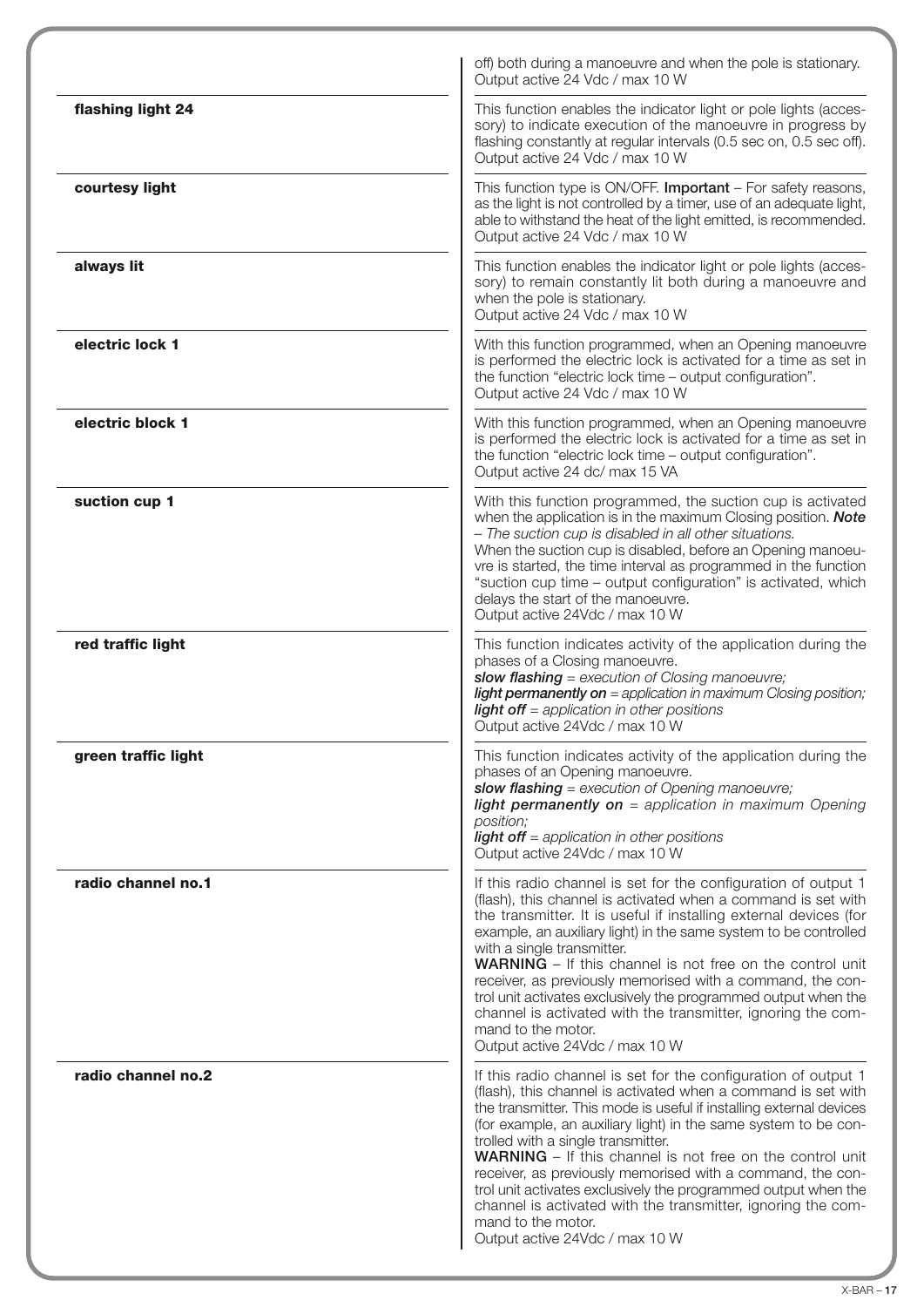| radio channel no.3 | If this radio channel is set for the configuration of output 1<br>(flash), this channel is activated when a command is set with<br>the transmitter. This mode is useful if installing external devices<br>(for example, an auxiliary light) in the same system to be con-<br>trolled with a single transmitter.<br><b>WARNING</b> – If this channel is not free on the control unit<br>receiver, as previously memorised with a command, the con-<br>trol unit activates exclusively the programmed output when the<br>channel is activated with the transmitter, ignoring the com-<br>mand to the motor.<br>Output active 24Vdc / max 10 W |
|--------------------|---------------------------------------------------------------------------------------------------------------------------------------------------------------------------------------------------------------------------------------------------------------------------------------------------------------------------------------------------------------------------------------------------------------------------------------------------------------------------------------------------------------------------------------------------------------------------------------------------------------------------------------------|
| radio channel no.4 | If this radio channel is set for the configuration of output 1<br>(flash), this channel is activated when a command is set with<br>the transmitter. This mode is useful if installing external devices<br>(for example, an auxiliary light) in the same system to be con-<br>trolled with a single transmitter.<br><b>WARNING</b> – If this channel is not free on the control unit<br>receiver, as previously memorised with a command, the con-<br>trol unit activates exclusively the programmed output when the<br>channel is activated with the transmitter, ignoring the com-<br>mand to the motor.<br>Output active 24Vdc / max 10 W |

## **output 2**

Output 2 is represented by a 12 Vdc / 21 W lamp on the Control Unit. In this output the user can select one of the functions specified in **Table 3**.

## **TABLE 3: OUTPUT CONFIGURATION**

| <b>FUNCTION</b>                       | <b>DESCRIPTION</b>                                                                                                                                                                                                                                                                                                                                                                                                                                                                |
|---------------------------------------|-----------------------------------------------------------------------------------------------------------------------------------------------------------------------------------------------------------------------------------------------------------------------------------------------------------------------------------------------------------------------------------------------------------------------------------------------------------------------------------|
| $sca$ (= gate/barrier open indicator) | The programmed light indicates the operating status of the<br>control unit:<br><b>light off</b> = application in maximum Closing position;<br>slow flashing $=$ application Opening manoeuvre execution<br>phase:<br><b>quick flashing</b> = application Closing manoeuvre execution<br>phase:<br>light permanently on =application in maximum Opening posi-<br>tion.<br>Output active 12 Vdc / max 21 W                                                                          |
| sca 1                                 | The programmed light indicates the operating status of the<br>control unit:<br><b>light permanently on</b> = application in maximum Opening or<br>maximum Closing position;<br>slow flashing =application Opening manoeuvre execution<br>phase:<br><b>quick flashing</b> = application Closing manoeuvre execution<br>phase:<br><b>light off</b> = application stationary, in a different position than<br>maximum Closing or maximum Opening.<br>Output active 12 Vdc / max 21 W |
| sca <sub>2</sub>                      | The programmed light indicates the operating status of the<br>control unit:<br><b>light permanently on</b> = application in maximum Closing posi-<br>tion:<br>slow flashing $=$ application Opening manoeuvre execution<br>phase:<br><b>quick flashing</b> = application Closing manoeuvre execution<br>phase;<br><b>light off</b> = application stopped in maximum Opening position.<br>Output active 12 Vdc / max 21 W                                                          |
| gate/pole open                        | The programmed light indicates the operating status of the<br>control unit:<br><b>light on</b> = application in maximum Opening position;<br><b>light off</b> = application in other positions.<br>Output active 12 Vdc / max 21 W                                                                                                                                                                                                                                                |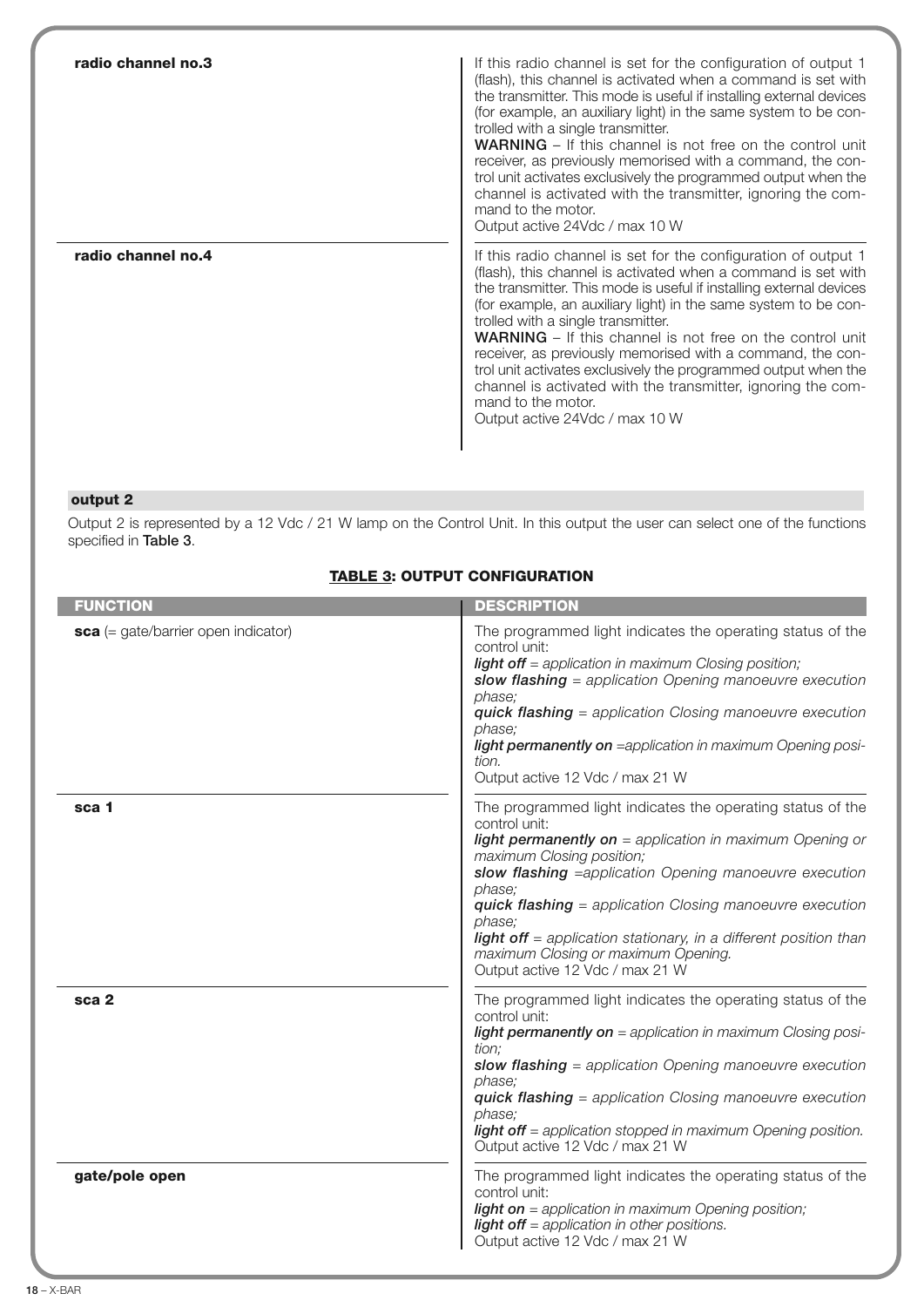| gate/pole closed    | The programmed light indicates the operating status of the<br>control unit:<br><b>light on</b> = application in maximum Closing position;<br><b>light off</b> = application in other positions.<br>Output active 12 Vdc / max 21 W                                                                                                                                                                                                                                                                                                                                                                                                                                                       |
|---------------------|------------------------------------------------------------------------------------------------------------------------------------------------------------------------------------------------------------------------------------------------------------------------------------------------------------------------------------------------------------------------------------------------------------------------------------------------------------------------------------------------------------------------------------------------------------------------------------------------------------------------------------------------------------------------------------------|
| flashing light      | This function enables the flashing light to indicate execution of<br>a manoeuvre in progress with flashes at regular intervals (0,5<br>sec. ON; 0,5 sec. OFF).<br>Output active 12 Vdc / max 21 W                                                                                                                                                                                                                                                                                                                                                                                                                                                                                        |
| flashing light 1    | This function enables the indicator light or pole lights (acces-<br>sory) to flash constantly at regular intervals (0.5 sec ON; 0,5<br>sec. OFF) both during a manoeuvre and when the pole is sta-<br>tionary.<br>Output active 24 Vdc / max 10 W                                                                                                                                                                                                                                                                                                                                                                                                                                        |
| courtesy light      | This function type is ON/OFF. Important - For safety reasons,<br>as the light is not controlled by a timer, use of an adequate<br>light, able to withstand the heat of the light emitted, is recom-<br>mended.<br>Output active 12 Vdc / max 21 W                                                                                                                                                                                                                                                                                                                                                                                                                                        |
| red traffic light   | This function indicates activity of the application during the<br>phases of a Closing manoeuvre:<br>slow flashing = execution of Closing manoeuvre;<br><b>light permanently on</b> = application in maximum Closing po-<br>sition;<br><b>light off</b> = application in other positions.<br>Output active 12 Vdc / max 21 W                                                                                                                                                                                                                                                                                                                                                              |
| always lit          | This function enables the indicator light or pole lights (acces-<br>sory) to remain constantly lit both during a manoeuvre and<br>when the pole is stationary.<br>Output active 24 Vdc / max 10 W                                                                                                                                                                                                                                                                                                                                                                                                                                                                                        |
| green traffic light | This function indicates activity of the application during the<br>phases of an Opening manoeuvre:<br>slow flashing = execution of Opening manoeuvre;<br>light permanently on = application in maximum Opening<br>position;<br><b>light off</b> = application in other positions.<br>Output active 12 Vdc / max 21 W                                                                                                                                                                                                                                                                                                                                                                      |
| radio channel no.1  | If this radio channel is set for the configuration of output 1<br>(flash), this channel is activated when a command is set with<br>the transmitter. It is useful if installing external devices (for<br>example, an auxiliary light) in the same system to be controlled<br>with a single transmitter.<br><b>WARNING</b> – If this channel is not free on the control unit<br>receiver, as previously memorised with a command, the con-<br>trol unit activates exclusively the programmed output when the<br>channel is activated with the transmitter, ignoring the com-<br>mand to the motor.<br>Output active 12 Vdc / max 21 W                                                      |
| radio channel no.2  | Se viene impostato questo canale radio per la configurazione<br>dell'uscita 1 (flash), quando viene inviato un comando, con il<br>trasmettitore, questo canale si attiva. Questa modalità è utile<br>se si installano dei dispositivi esterni (ad esempio, una luce<br>ausiliaria) nello stesso impianto da comandare con un unico<br>trasmettitore. AVVERTENZA - Se nel Ricevitore della Centrale<br>questo canale radio non è libero, in quanto memorizzato<br>precedentemente con un comando, quando si attiva il canale<br>con il trasmettitore, la Centrale attiva esclusivamente l'uscita<br>programmata, ignorando il comando verso il motore.<br>Uscita attiva 12 Vcc / max 21 W |
| radio channel no.3  | If this radio channel is set for the configuration of output 1<br>(flash), this channel is activated when a command is set with<br>the transmitter. This mode is useful if installing external devices<br>(for example, an auxiliary light) in the same system to be con-<br>trolled with a single transmitter. <b>WARNING</b> $-$ If this channel is<br>not free on the control unit receiver, as previously memorised<br>with a command, the control unit activates exclusively the pro-                                                                                                                                                                                               |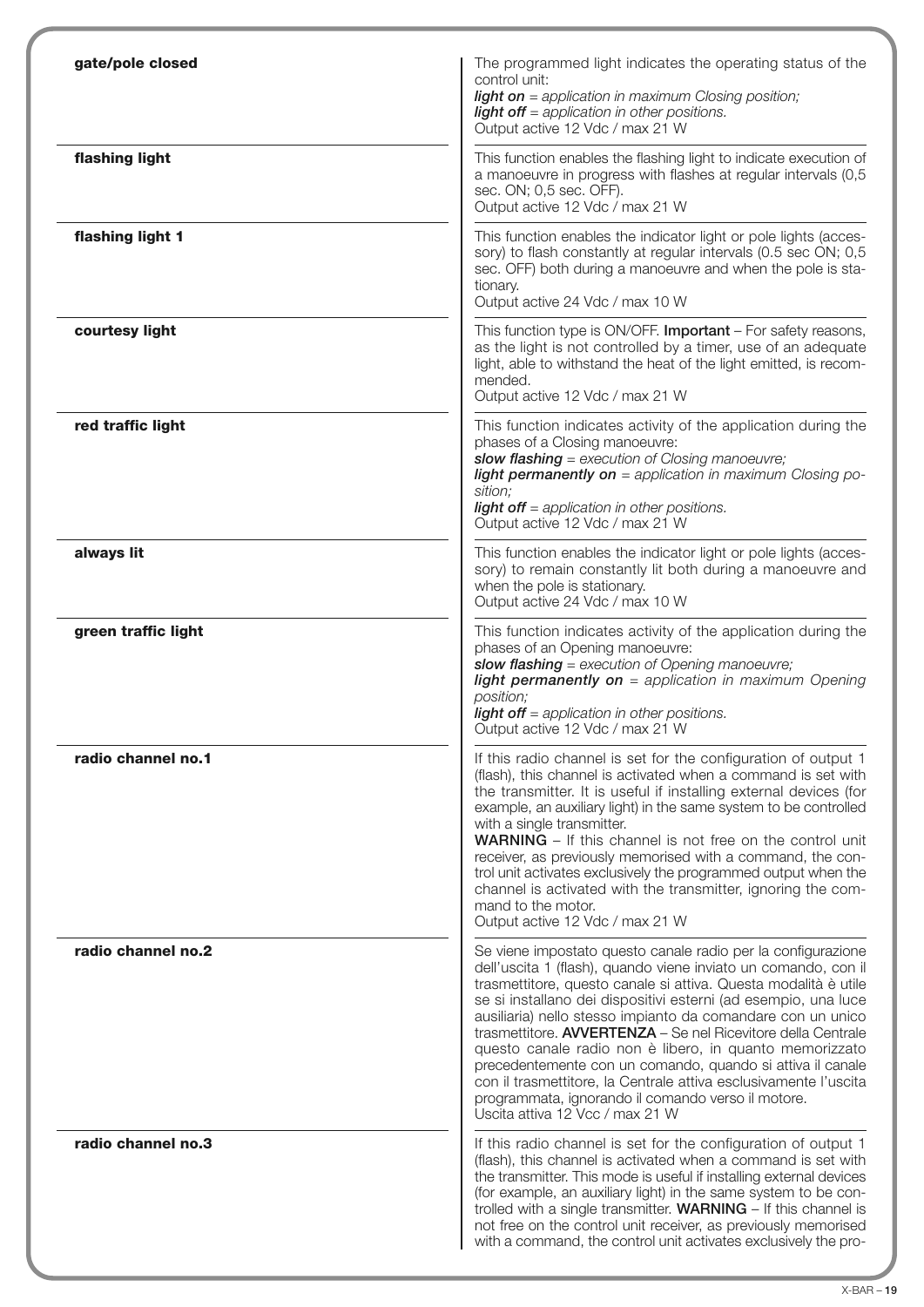**radio channel no.4** grammed output when the channel is activated with the transmitter, ignoring the command to the motor. Output active 12 Vdc / max 21 W If this radio channel is set for the configuration of output 1 (flash), this channel is activated when a command is set with the transmitter. This mode is useful if installing external devices (for example, an auxiliary light) in the same system to be controlled with a single transmitter. **WARNING** – If this channel is not free on the control unit receiver, as previously memorised with a command, the control unit activates exclusively the programmed output when the channel is activated with the transmitter, ignoring the command to the motor. Output active 12 Vdc / max 21 W

#### **electric lock time**

This parameter is expressed in seconds and can be set with a value from 0.1 to 10 sec.; the factory setting is 2 sec. This function enables programming on the Control unit of the required time interval to pass between the end of a Closing manoeuvre and the start of an Opening manoeuvre.

#### **suction cup time**

This parameter is expressed in seconds and can be set with a value from 0.1 to 10 sec.; the factory setting is 2 sec. This function enables programming on the Control unit of the required time interval to pass between the end of a Closing manoeuvre and the start of an Opening manoeuvre, when the suction cup is detached.

#### **courtesy light time**

This parameter is expressed in seconds and can be set with a value from 0 to 250 seconds; the factory setting is 60 seconds. This function enables programming of the required time for which the courtesy light remains lit both on the control unit and on output 1 (flash) and output 2.

#### **DIAGNOSTICS**

#### **inputs / outputs**

This function enables the display of the operating status of all inputs and outputs present on the control unit. The functions of the inputs and outputs are described in **Table 4**.

#### **TABLE 4: input/output DIAGNOSTICS**

| <b>FUNCTION</b>                                                                     | <b>DESCRIPTION</b>                                                                                                                                                                                                                                                                                                            |
|-------------------------------------------------------------------------------------|-------------------------------------------------------------------------------------------------------------------------------------------------------------------------------------------------------------------------------------------------------------------------------------------------------------------------------|
| Diagnosis 1 - IN                                                                    |                                                                                                                                                                                                                                                                                                                               |
| <b>RADIO INPUTS (On / Off):</b><br>Channel 1<br>Channel 2<br>Channel 3<br>Channel 4 | Indicates when radio receiver channel 1 is active.<br>Indicates when radio receiver channel 2 is active.<br>Indicates when radio receiver channel 3 is active.<br>Indicates when radio receiver channel 4 is active.                                                                                                          |
| <b>SERIAL RADIO INPUTS</b>                                                          | Indicates when the control unit receives a serial command via BusT4<br>from a radio receiver; these commands range from minimum 1 to<br>maximum 15.                                                                                                                                                                           |
| <b>BOARD KEYS:</b><br>no. 1<br>no. 2<br>no.3<br><b>DIRECTION SELECTOR</b>           | Indicates when key 1 is pressed $(=$ OPEN $)$ on the control unit.<br>Indicates when key 2 is pressed $(= STOP)$ on the control unit.<br>Indicates when key 3 is pressed $(= CLOSE)$ on the control unit.<br>Indicates the operating status of the selector for the direction of a<br>manoeuvre performed by the application. |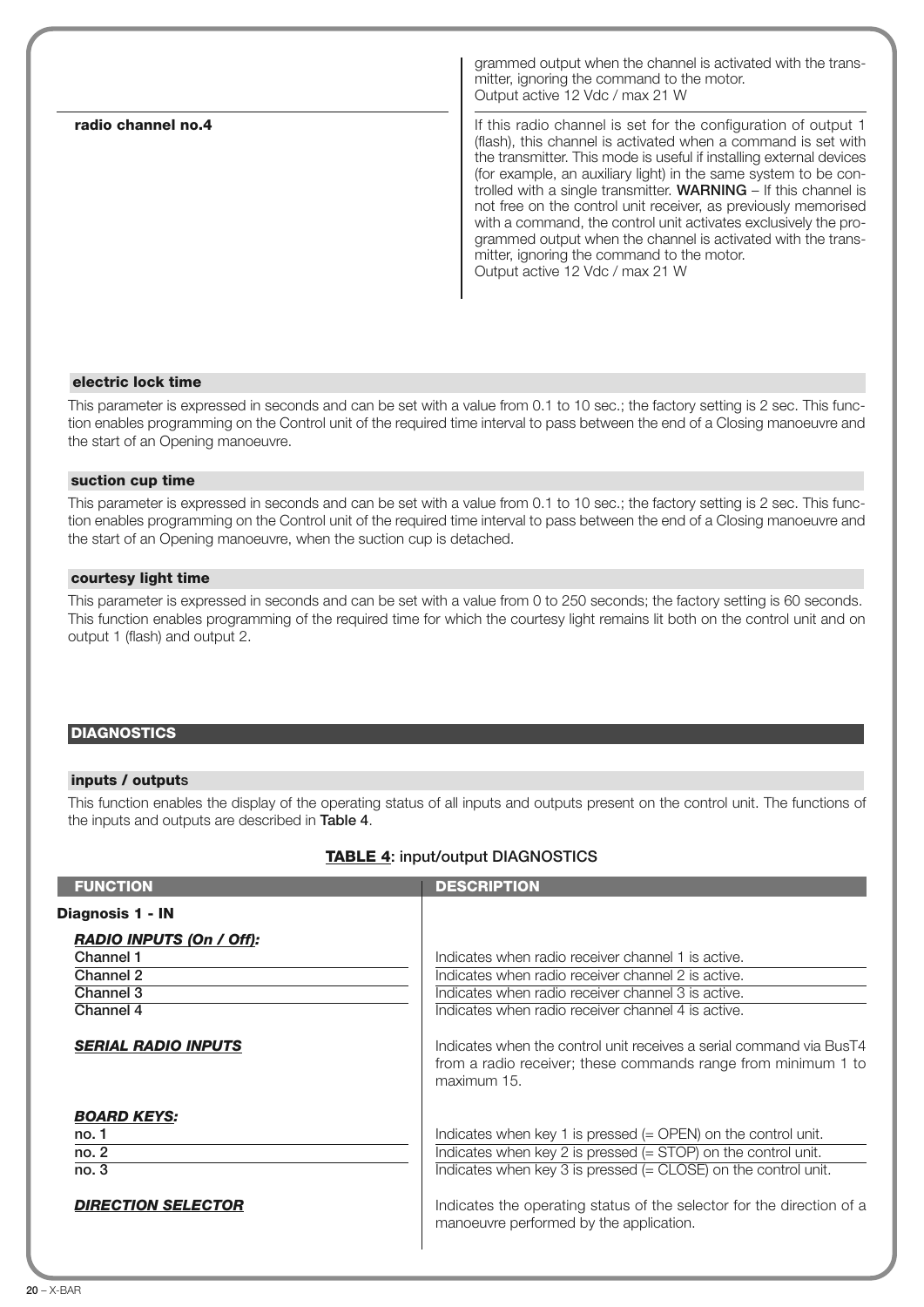| inp 1                                                 | Indicates when input 1 is active.                                                                                                                                                                                                                        |
|-------------------------------------------------------|----------------------------------------------------------------------------------------------------------------------------------------------------------------------------------------------------------------------------------------------------------|
| inp <sub>2</sub>                                      | Indicates when input 2 is active.                                                                                                                                                                                                                        |
| inp <sub>3</sub>                                      | Indicates when input 3 is active.                                                                                                                                                                                                                        |
| inp alt                                               | Indicates when the alt input is active.                                                                                                                                                                                                                  |
| <b>ALT CONFIGURATION</b>                              | Indicates the type of connection on the alt terminal. Connection<br>types are: not configured; NC; NO; 1 8K2 resistive edge; 2 8K2 resis-<br>tive edges; 1 OSE optical edge; out of range.                                                               |
| <b>MOTOR 1 (On / Off):</b><br>Limit switch on opening |                                                                                                                                                                                                                                                          |
|                                                       | Indicates when motor 1 reaches the maximum opening position.                                                                                                                                                                                             |
| Limit switch on closing                               | Indicates when motor 1 reaches the maximum closing position.                                                                                                                                                                                             |
| <b>MANOEUVRE THRESHOLD:</b>                           | Indicates the operating status of the manoeuvre limiter, expressed in<br>levels:<br>Level 1: OK;<br>Level 2: THRESHOLD 1; the manoeuvre is started with a 2 second<br>delay;<br>Level 3: THRESHOLD 2; the manoeuvre is started with a 5 second<br>delay; |
|                                                       | Level 4: MOTOR ALARM; the manoeuvre is only enabled with the<br>hold-to-run control.                                                                                                                                                                     |
| <b>LAST 8 MANOEUVRES</b>                              | Indicates any malfunctions occurring during normal operation of the<br>application, showing the last 8 manoeuvres completed.                                                                                                                             |
| <b>AUTOMATIC OPENING</b>                              | Indicates if this function is active.                                                                                                                                                                                                                    |
| Diagnosis 1 - OUT                                     |                                                                                                                                                                                                                                                          |
| <b>GENERAL DATA:</b><br>Stand-by                      | Indicates when the automation is in the standby status.                                                                                                                                                                                                  |
|                                                       |                                                                                                                                                                                                                                                          |
| <b>POWER SUPPLY:</b>                                  | Indicates the type of electrical mains used by the automation: electric<br>mains (120/230 Vac) or buffer battery (24 Vdc)                                                                                                                                |
| <b>MEMORY ERROR:</b><br>Map M1                        | Indicates whether there is an error in the memorised data, related to<br>the values for the force required by motor 1 to complete a manoeuvre.                                                                                                           |
| Rego                                                  | Indicates whether there is an error in the memorised data on the con-<br>trol unit regarding settable parameters.                                                                                                                                        |
| <b>Functions</b>                                      | Indicates whether there is an error in the memorised data regarding<br>the functions programmable with Oview.                                                                                                                                            |
| <b>Alt</b>                                            | Indicates whether there is an error in the memorised data regarding<br>the configuration of the alt input.                                                                                                                                               |
| <b>Bluebus</b>                                        | Indicates whether there is an error in the memorised data regarding<br>the configuration of the devices connected to the bluebus input.                                                                                                                  |
| <b>Positions</b>                                      | Indicates whether there is an error in the memorised data regarding<br>positions.                                                                                                                                                                        |
| <b>OUTPUTS:</b>                                       |                                                                                                                                                                                                                                                          |
| Out 1<br>Out M1                                       | Indicates when output 1 is active. Caution - 12/24 Vdc voltage present.<br>Indicates when motor 1 is in operation.                                                                                                                                       |
|                                                       |                                                                                                                                                                                                                                                          |
| <b>ALARMS:</b><br>Out 1 overload                      | Indicates an electrical overload or short circuit on output 1 or on the                                                                                                                                                                                  |
| Out 2 overload                                        | courtesy light of the control unit.<br>Indicates an electrical overload or short circuit on output 2.                                                                                                                                                    |
|                                                       |                                                                                                                                                                                                                                                          |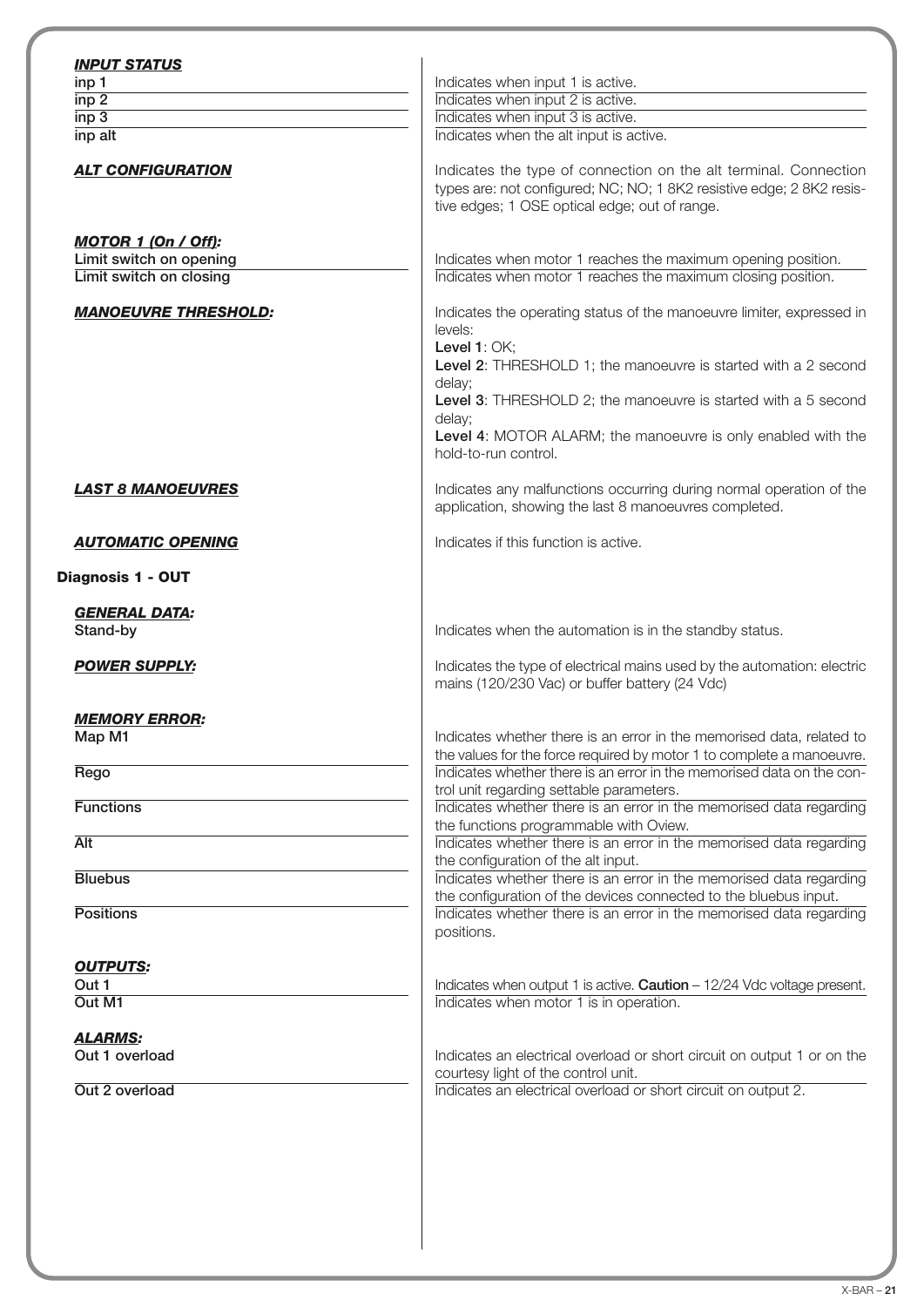## **other parameters**

This function enables display of the operating status of some parameters measured by the control unit. These parameters are described in **Table 5**.

## **TABLE 5: DIAGNOSTICS of other parameters**

| <b>PARAMETER</b>                                                                                          | <b>DESCRIPTION</b>                                                                                                                                                                                                                                                                                                         |
|-----------------------------------------------------------------------------------------------------------|----------------------------------------------------------------------------------------------------------------------------------------------------------------------------------------------------------------------------------------------------------------------------------------------------------------------------|
| <b>Diagnostics 2</b>                                                                                      |                                                                                                                                                                                                                                                                                                                            |
| <i><b>VARIOUS PARAMETERS:</b></i><br>Courtesy ligh<br>Pause time<br>Service voltage<br>Bus medium current | Indicates the timer for shutoff of the courtesy light.<br>Indicates the timer for counting the pause time between one<br>manoeuvre and the next.<br>Indicates the voltage supplied to external devices.<br>Indicates the current absorption of the devices connected to the<br>bluebus output, calculated as a percentage. |
| <b>MOTOR 1:</b><br>Torque<br>Speed<br>Voltage                                                             | Indicates the torque generated by motor 1 during the manoeuvre,<br>calculated as a percentage.<br>Indicates the speed of motor 1 during the manoeuvre, calculated as<br>a percentage.<br>Indicates the mean voltage to be supplied to motor 1 during the<br>manoeuvre, calculated as a percentage.                         |

## **bluebus device diagnostics**

This function enables the display of the device type, operating status, and configuration of the devices connected to the Bluebus output. These parameters are described in **Table 6**.

## **TABLE 6: DIAGNOSTICS of bluebus devices**

| <b>PARAMETER</b>     | <b>DESCRIPTION</b>                                                                                                                       |
|----------------------|------------------------------------------------------------------------------------------------------------------------------------------|
| <b>Bluebus</b>       |                                                                                                                                          |
| <b>PHOTOCELLS:</b>   |                                                                                                                                          |
| <b>PHOTO</b>         | Indicates whether the photocell is present, the relative operating sta-                                                                  |
|                      | tus and the correct memorisation in the control unit.                                                                                    |
| <b>PHOTO II</b>      | Indicates whether the photocell is present, the relative operating sta-                                                                  |
|                      | tus and the correct memorisation in the control unit.                                                                                    |
| PHOTO <sub>1</sub>   | Indicates whether the photocell is present, the relative operating sta-                                                                  |
|                      | tus and the correct memorisation in the control unit.                                                                                    |
| PHOTO 1 II           | Indicates whether the photocell is present, the relative operating sta-                                                                  |
|                      | tus and the correct memorisation in the control unit.                                                                                    |
| PHOTO <sub>2</sub>   | Indicates whether the photocell is present, the relative operating sta-                                                                  |
|                      | tus and the correct memorisation in the control unit.                                                                                    |
| PHOTO 2 II           | Indicates whether the photocell is present, the relative operating sta-                                                                  |
|                      | tus and the correct memorisation in the control unit.                                                                                    |
| PHOTO <sub>3</sub>   | Indicates whether the photocell is present, the relative operating sta-                                                                  |
|                      | tus and the correct memorisation in the control unit.                                                                                    |
| FTA                  | Indicates whether the sensitive edge is present, the relative operating                                                                  |
|                      | status and the correct memorisation in the control unit.                                                                                 |
| FT <sub>B</sub>      | Indicates whether the sensitive edge is present, the relative operating                                                                  |
|                      | status and the correct memorisation in the control unit.                                                                                 |
| FTC                  | Indicates whether the sensitive edge is present, the relative operating                                                                  |
| <b>OPEN PHOTO</b>    | status and the correct memorisation in the control unit.                                                                                 |
|                      | Indicates whether the control photocell is present, the relative oper-<br>ating status and the correct memorisation in the control unit. |
| <b>OPEN PHOTO II</b> | Indicates whether the control photocell is present, the relative oper-                                                                   |
|                      | ating status and the correct memorisation in the control unit.                                                                           |
|                      |                                                                                                                                          |
| <b>COMMANDS:</b>     |                                                                                                                                          |
| CMD <sub>1</sub>     | Indicates whether the control photocell is present, the relative oper-                                                                   |
|                      | ating status and the correct memorisation in the control unit.                                                                           |
| CMD <sub>2</sub>     | Indicates whether the control photocell is present, the relative oper-                                                                   |
|                      | ating status and the correct memorisation in the control unit.                                                                           |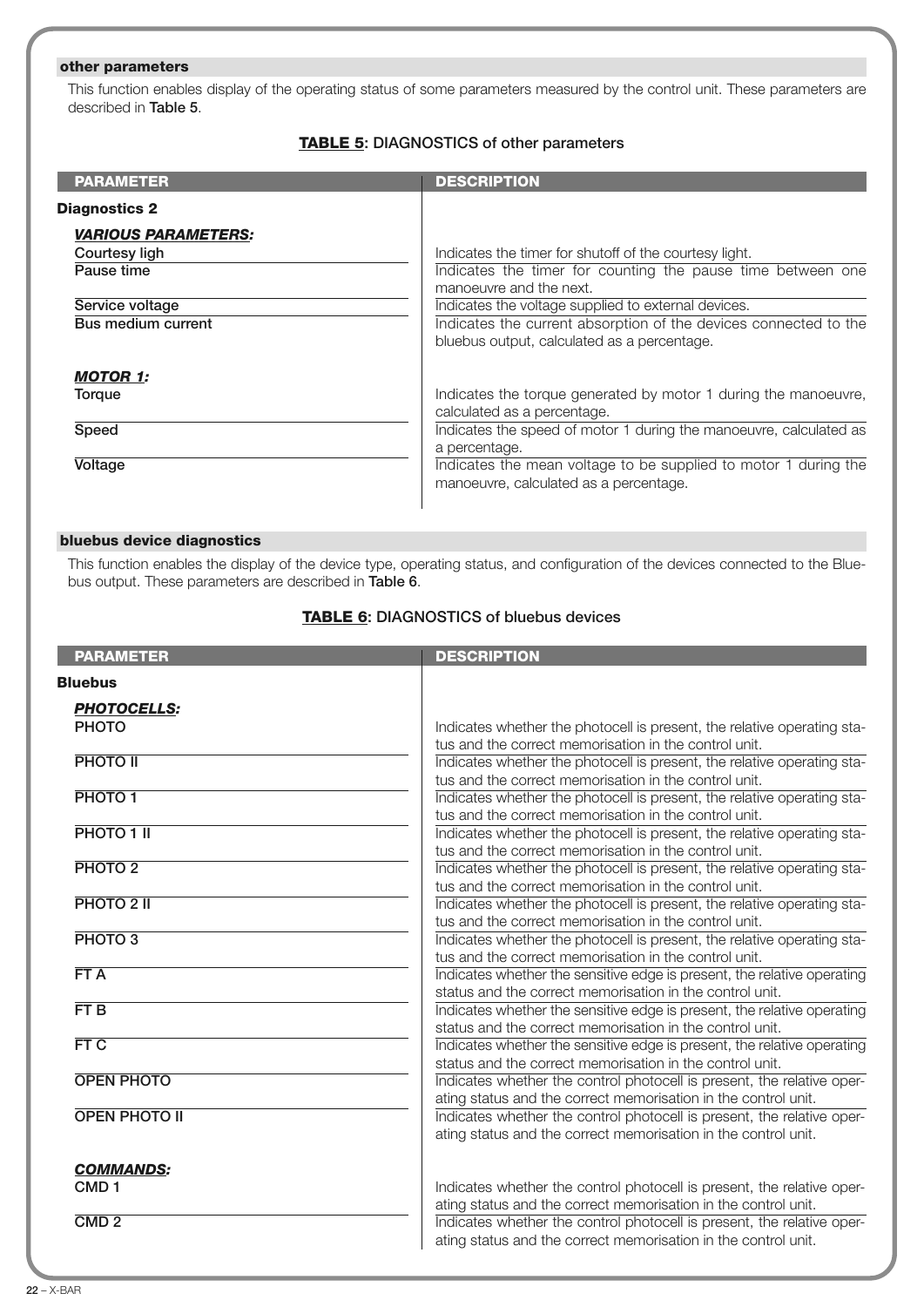| CMD <sub>3</sub><br>CMD <sub>4</sub><br>CMD 5 (SEM1)<br>CMD 6 (SEM2)                                     | Indicates whether the control photocell is present, the relative oper-<br>ating status and the correct memorisation in the control unit.<br>Indicates whether the control photocell is present, the relative oper-<br>ating status and the correct memorisation in the control unit.<br>Indicates whether the "traffic light 1" control device and whether it is<br>memorised correctly in the control unit.<br>Indicates whether the "traffic light 2" control device and whether it is<br>memorised correctly in the control unit. |
|----------------------------------------------------------------------------------------------------------|--------------------------------------------------------------------------------------------------------------------------------------------------------------------------------------------------------------------------------------------------------------------------------------------------------------------------------------------------------------------------------------------------------------------------------------------------------------------------------------------------------------------------------------|
| <b>OTHERS:</b><br><b>GATE/POLE</b><br><b>BLOCK AUTOMATION</b><br><b>MEMORY</b><br><b>BUS</b><br>STAND-BY | Indicates the operating status of the application.<br>Indicates when the automation is blocked following a "Block" command.<br>Indicates a problem regarding the data related to bluebus devices,<br>memorised in the control unit.<br>Indicates whether there is a short circuit on the bluebus output.<br>Indicates when the control unit is in standby status.                                                                                                                                                                    |
| <b>OTHER DEVICES:</b><br><b>COURTESY LIGHT</b><br><b>SUCTION CUP</b><br><b>LOCK</b>                      | Indicates whether the control device is present, the relative operating<br>status and whether it is memorised correctly in the control unit.<br>Indicates whether the control device is present, the relative operating<br>status and whether it is memorised correctly in the control unit.<br>Indicates whether the control device is present, the relative operating<br>status and whether it is memorised correctly in the control unit.                                                                                         |
| <b>TRAFFIC LIGHTS:</b><br><b>TRAFFIC LIGHT 1</b><br><b>TRAFFIC LIGHT 2</b>                               | Indicates the operating status of the device.<br>Indicates the operating status of the device.                                                                                                                                                                                                                                                                                                                                                                                                                                       |

## **MAINTENANCE**

#### **mode**

This function enables programming of the type, and method of managing the control unit maintenance phase. There are two application modes:

❏ *automatic – When this mode is set, the "partial counter" (number of manoeuvres completed after maintenance) is updated automatically according to the duration of the manoeuvres performed and the force applied on the motor;* ❏ *manual – When this mode is set, the "partial count" is updated according to the number of manoeuvres performed.*

#### **manual alarm threshold**

A value from 0 to 65535 (manoeuvres) can be assigned to this parameter; if the mode is set to manual, the factory setting of the parameter is 10000 (manoeuvres). This function enables programming of a reference limit, over which automation maintenance is required.

#### **partial count**

This function enables the user to check the number of manoeuvres performed by an automation since the last maintenance procedure on the latter.

#### **delete maintenance**

This parameter type is ON / OFF; the factory setting is "OFF". This function enables deletion of the "partial count" value; this is required after performing maintenance on the automation.